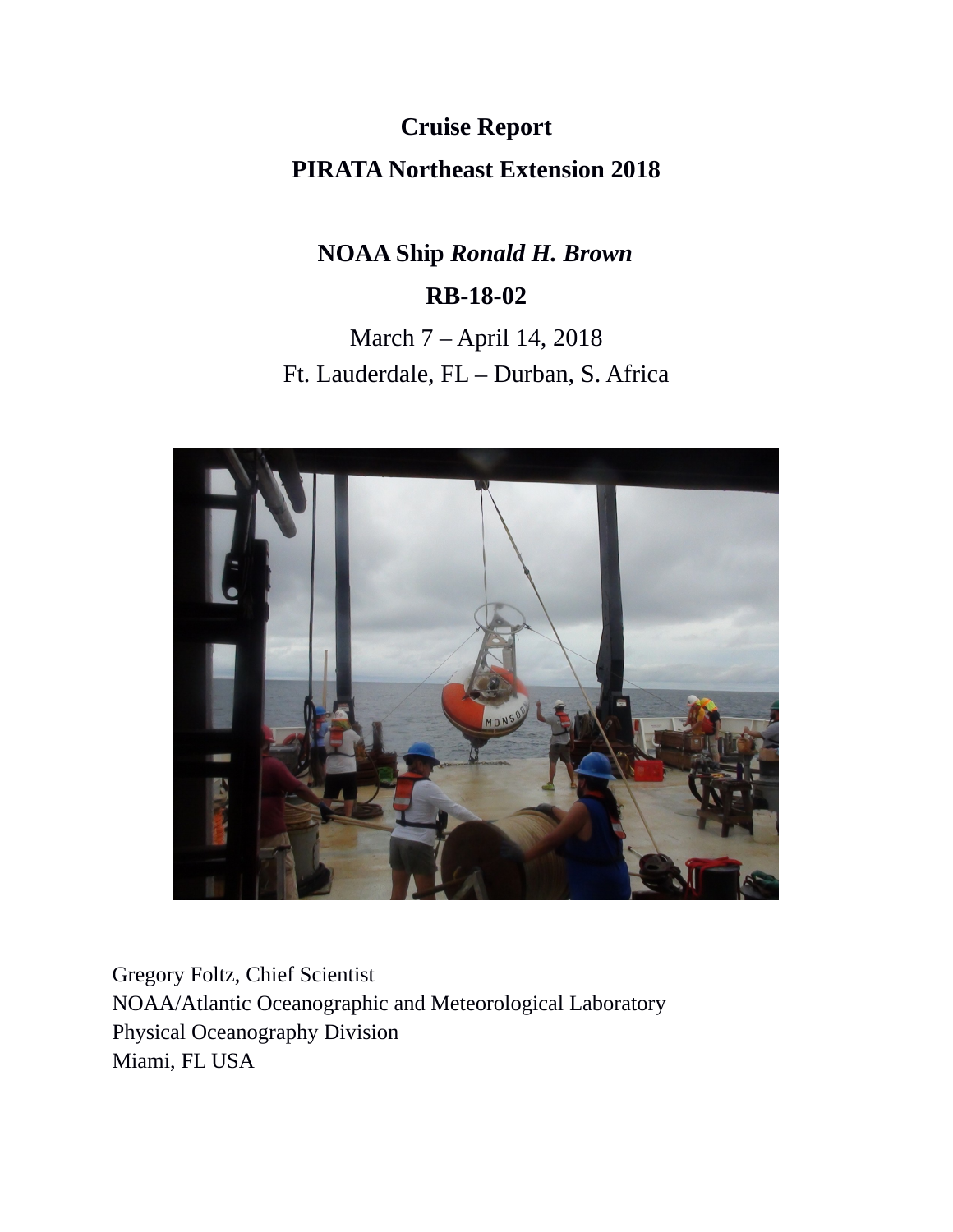## **PIRATA Northeast Extension 2018 Scientific Party**

**Hydrography**: Gregory Foltz (NOAA/AOML), Diego Ugaz (CIMAS/AOML), Charles Featherstone (NOAA/AOML), Luis Pomales (Univ. Puerto Rico).

**Moorings**: Steve Kunze (NOAA/PMEL), Daryn White (NOAA/PMEL).

Note: This report provides detailed information about the hydrographic measurements and mooring operations carried out during the cruise. This work is in support of the PIRATA Northeast Extension project and is part of a collaborative agreement between AOML and PMEL and is funded by NOAA's Climate Program Office. All results reported in this document are subject to revision after post-cruise calibrations and other quality-control procedures have been completed.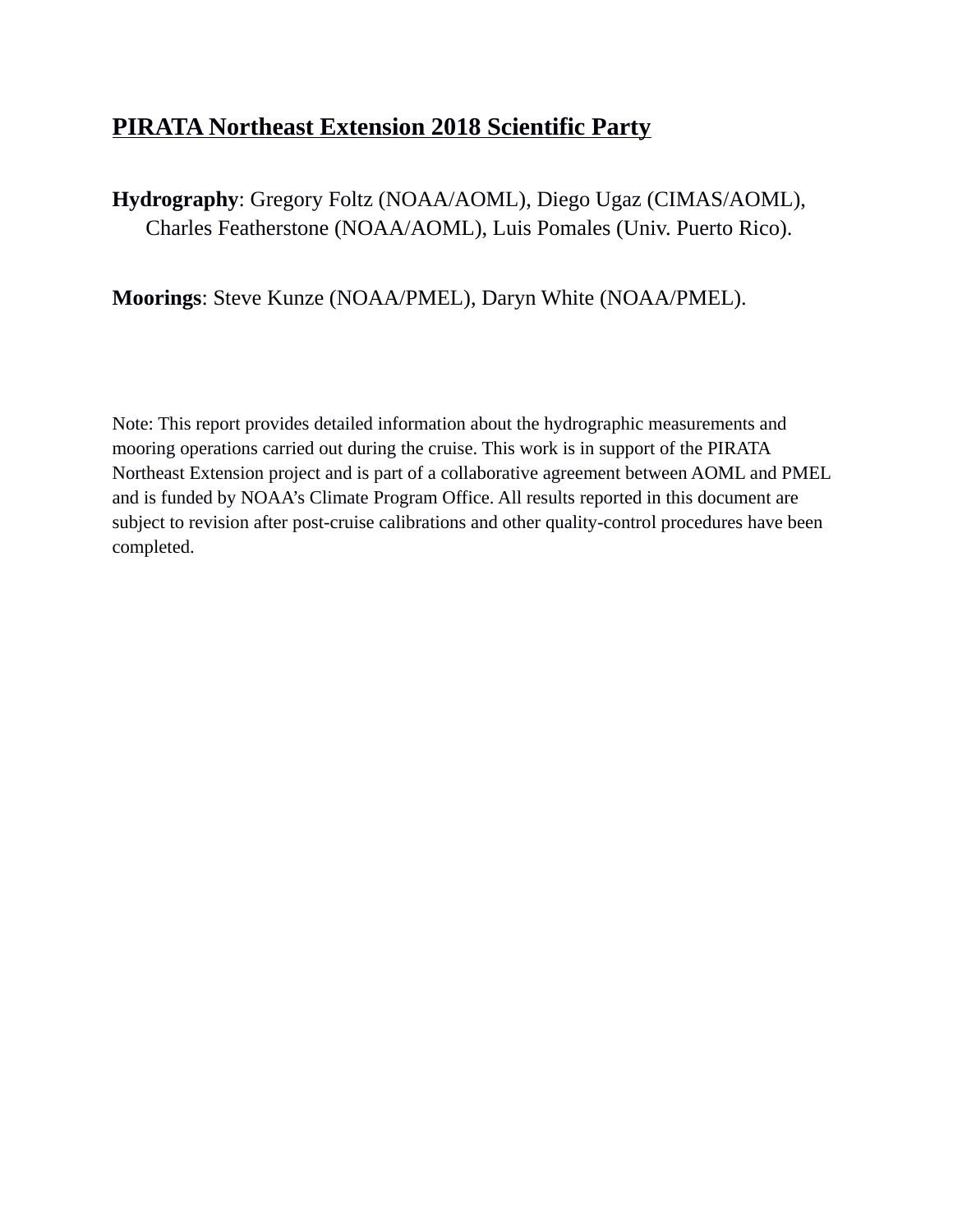#### **OVERVIEW**

The March-April 2018 PIRATA (Prediction and Research Moored Array in the Tropical Atlantic) Northeast Extension (PNE) cruise RB-18-02 was designed to (1) Collect oceanographic and meteorological observations in the northeastern tropical Atlantic, (2) Recover and redeploy the PIRATA Northeast Extensions' four TFlex moorings. The oceanographic component of (1) includes measurements of conductivity, temperature, pressure, oxygen concentration, and horizontal velocity from CTD casts, and horizontal velocity measurements from the hullmounted ADCP. The majority of the measurements were acquired along the 23°W meridian, which samples the southeastern corner of the subtropical North Atlantic, a region of subduction that is important for the subtropical cell circulation; the Guinea Dome and oxygen minimum zone, where the subtropical and tropical gyres meet; and the tropical current system and equatorial waveguide. The meteorological component of (1) focused on measurements of air temperature, relative humidity, wind velocity, shortwave radiation, longwave radiation, and rainfall from the ship's meteorological sensors. Many of the scientific goals of RB-18-02 were achieved. However, we were unable to perform approximately 20 of the planned CTD casts because of the loss of two science days to unexpected ship maintenance and repairs in Ft. Lauderdale. We were also unable to recover and re-deploy the PIRATA mooring at 20.5ºN, 23ºW due to rough seas and strong winds.

We thank the crew and officers of the *Ronald H. Brown* for their work during the cruise and their help before, during, and after the cruise. Three surface moorings were successfully recovered and redeployed by Chief Bosun Michael Lastinger and the deck crew using an efficient method that eliminated the need for small boat operations. Thanks to the survey technicians, Josh and Patricia, and the Electronic Technician, Jeff Hill, for their assistance during CTD casts. Thanks also to the rest of the crew, including the winch operators, engineers, galley crew, who kept operations running smoothly. Finally, we appreciate the efforts of the Field Operations Officer and Commanding Officer to ensure efficient operations.

Unfortunately, the AEROSE group could not participate in the 2018 PNE cruise due to a scheduling conflict. It is hoped that they will be back for the next cruise in 2019.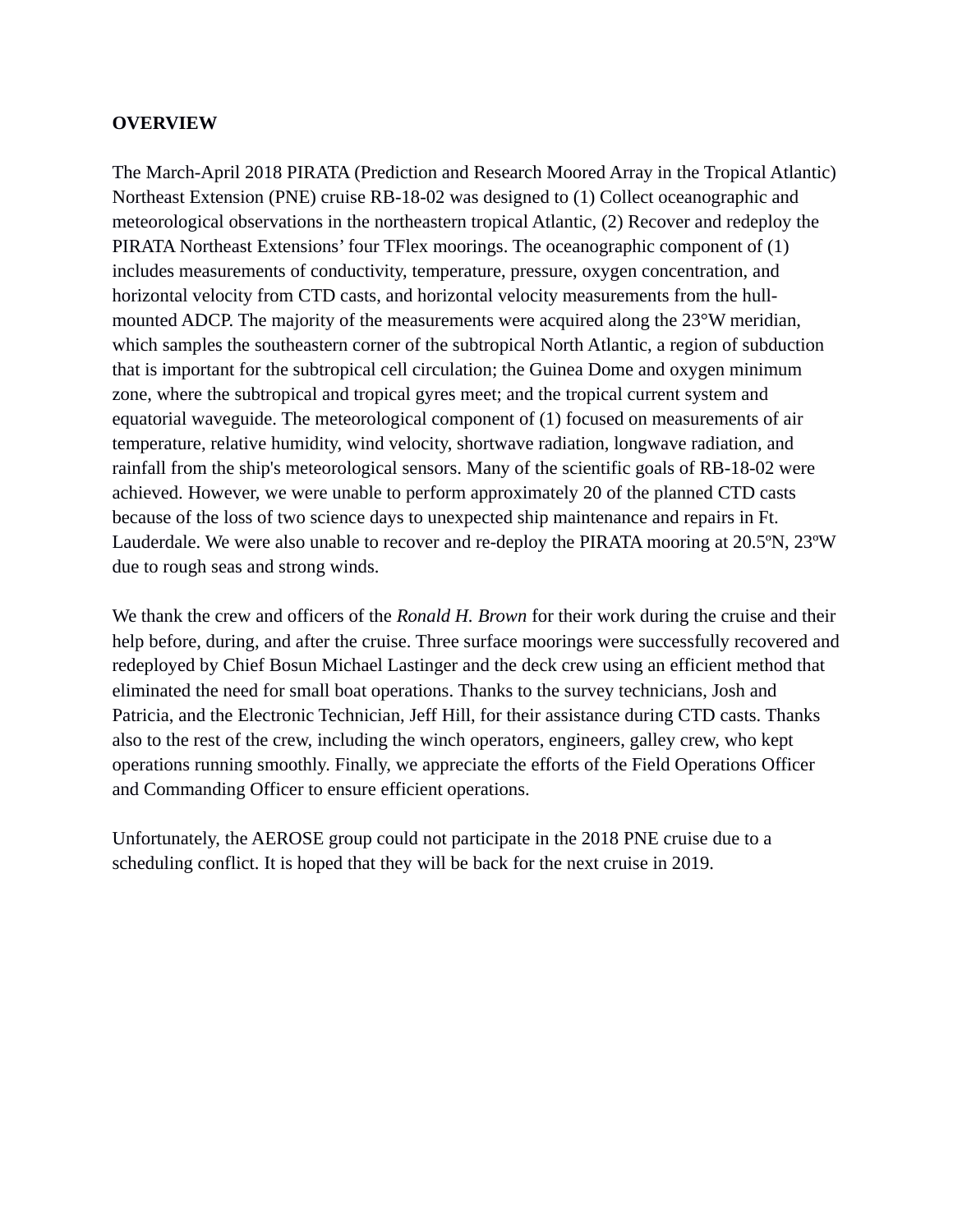## **Introduction**

### *1. PIRATA Northeast Extension*

The Prediction and Research Moored Array in the Tropical Atlantic (PIRATA) is a three-party project involving Brazil, France and the United States that seeks to monitor the upper ocean and near-surface atmosphere of the tropical Atlantic via the deployment and maintenance of an array of moored buoys with subsurface sensors and automatic meteorological stations. The array consists of a total of 18 moorings, 10 of which were deployed in 1997-1998, running along the equator and extending southward along 10ºW to 10ºS and northward along 38ºW to 15ºN. Following the success of this initial array, additional moorings were deployed in the southwestern tropical Atlantic in 2005, in the northeastern tropical Atlantic in 2006-2007 (the PIRATA Northeast Extension), and at 6ºS, 8ºE in 2013 (Fig. 1). All of these moorings continue to be maintained as part of the sustained ocean observing system.

The Northeast Extension samples a region of strong climate variations on intraseasonal to decadal scales, with impacts on rainfall rates and storm strikes for the surrounding regions of Africa and the Americas. The northeastern tropical Atlantic includes the southern edge of the North Atlantic subtropical gyre, defined by the westward North Equatorial Current (NEC), and the northern edge of the clockwise tropical/equatorial gyre defined by the North Equatorial Countercurrent (NECC). This area is the location of the North Atlantic's oxygen minimum zone, found between depths of 400 m and 600m. The size and intensity of this zone is a potential integrator of long-term North Atlantic circulation changes, and the extremely low oxygen values have significant impacts on the biota of the region. The cyclonic Guinea Dome is centered near 10ºN, 24ºW, between the NECC and NEC in the eastern Tropical Atlantic. It is driven by trade wind-induced upwelling and may play an active role in modulating air-sea fluxes in this region.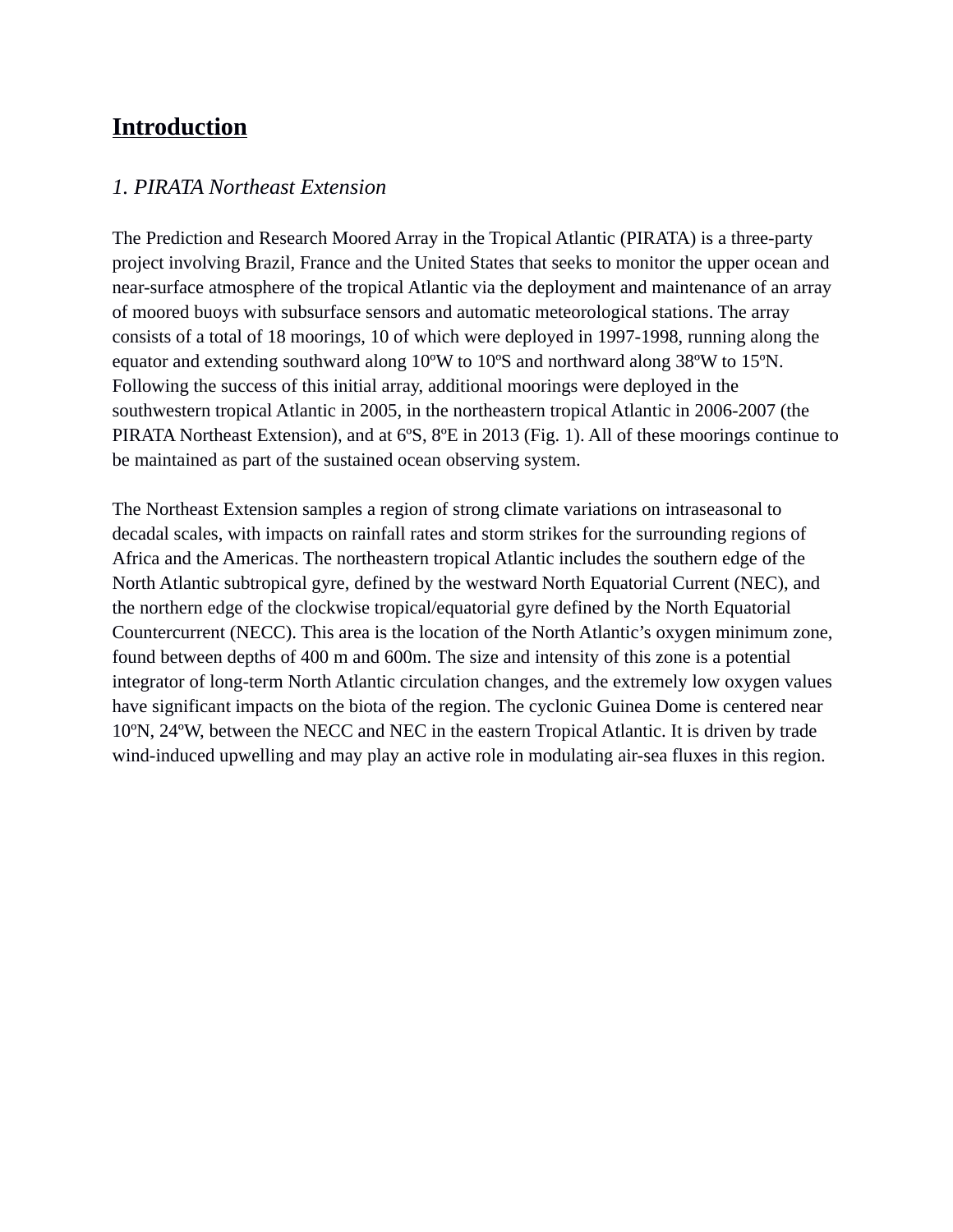

**Figure 1** Cruise track (black line) with locations of the PNE moorings (large pink circles show those recovered and deployed during the cruise, small pink circle indicates the mooring was not) and other PIRATA moorings (large black circle indicates mooring was serviced, small black circles show moorings that were not). Green and red circles indicate the beginning and end ports of Ft. Lauderdale and Durban, respectively. Blue circles show the locations of 50 CTD casts performed during the cruise. Green crosses indicate locations of Argo deployments, red 'd's' show where batches of experimental drifters were deployed, and cyan 'd's' show the locations of regular surface velocity program (SVP) drifter deployments.

The tropical North Atlantic includes the Main Development Region (MDR) of tropical cyclones. Many major hurricanes that ultimately threaten the eastern United States begin as atmospheric easterly waves propagating westward from the African continent. Once over the MDR in the 10ºN -20ºN band, these waves are exposed to convective instability driven by the upper ocean's high heat content. The resulting infusion of energy can result in closed cyclonic circulation and development from tropical depression to tropical storm and hurricane. These hurricanes are known as Cape Verde-type hurricanes, to distinguish them from storms forming further west, and they are often the most powerful storms to strike the US east coast. There is profound uncertainty regarding the specific atmospheric/oceanic conditions that determine which of the atmospheric waves will develop into tropical cyclones and then hurricanes. Specifically, the quantitative effects of the Saharan Aerosol Layer (SAL), anomalous sea surface temperatures (SST), upperlayer oceanic heat content, and atmospheric wind shear on the formation of tropical cyclones are poorly known.

Seasonal tropical storm and hurricane forecasts are generated annually and are based primarily on statistical analyses of historical data and the formulation of empirical predictors (e.g., ENSO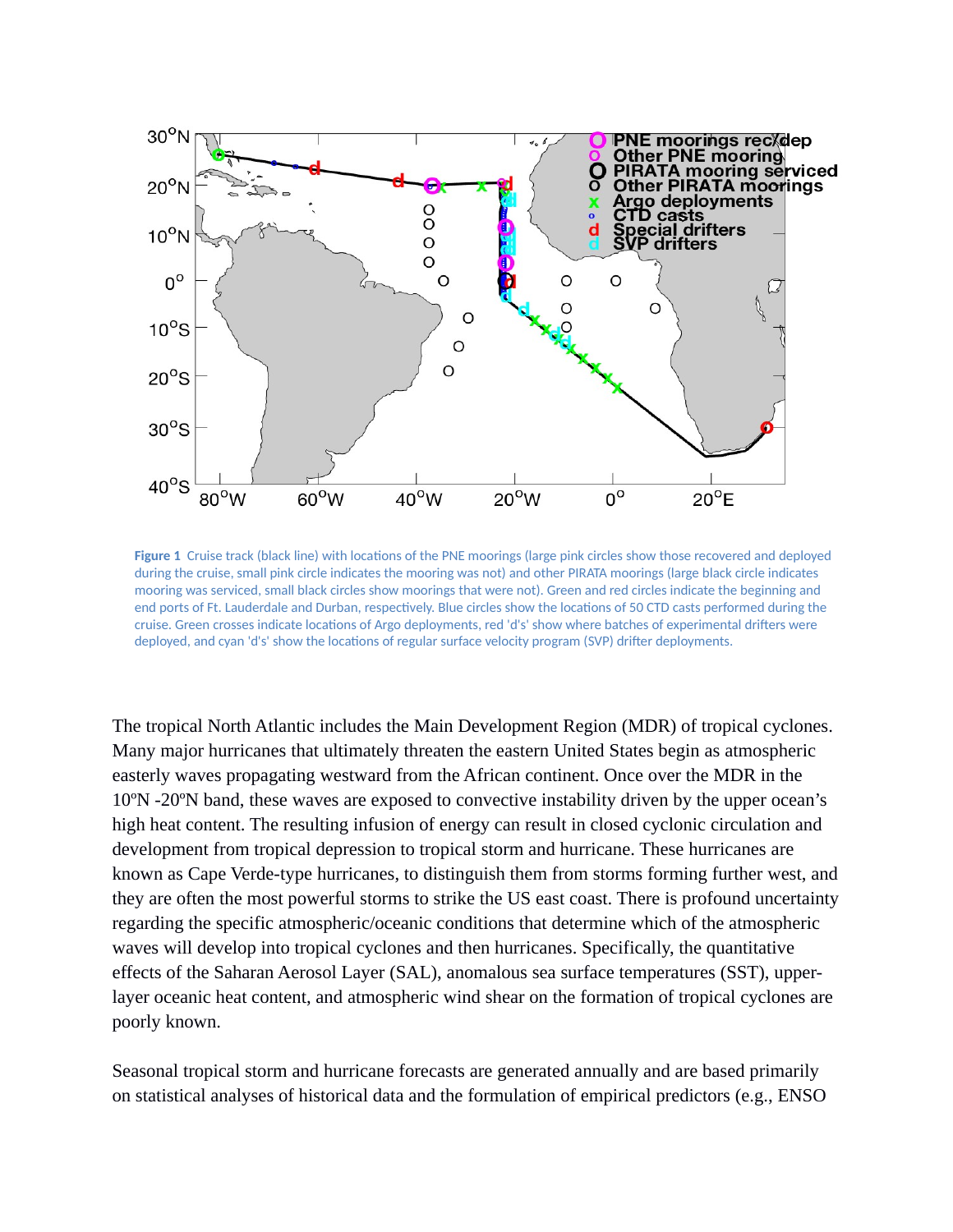index, Atlantic SST, Sahel rainfall, etc.). Recent empirical studies have demonstrated that tropical storm and hurricane activity in the Atlantic Ocean varies on decadal and multi-decadal time-scales and that this variability is correlated with SST anomalies in the MDR. There is hope that a better understanding of decadal-multidecadal SST variability in the tropical North Atlantic will lead to improved predictions of Atlantic hurricane activity and rainfall fluctuations over South America and Africa. There is currently great uncertainty regarding the roles of windinduced evaporative cooling, cloudiness- and dust-induced changes in surface radiation, anthropogenic aerosol-induced surface cooling, and ocean mixed layer dynamics, in driving interannual-multidecadal SST variability in the tropical North Atlantic. Measurements from the moorings of the PIRATA Northeast Extension are valuable for conducting empirical heat budget analyses, which diagnose the causes of SST variability and are also useful for numerical model validation.

## **Order of Operations**

The R/V *Ronald H. Brown* (RHB) departed Ft. Lauderdale, Florida on March 7 at 18:00 UTC and proceeded eastward toward the first mooring site. The RHB's underway oceanic and atmospheric measurement system was turned off during the transit through the Bahamas' EEZ since research clearance had not been requested from the State Department.

At 19:00 UTC on March 9, on the way to the first mooring, a fully instrumented CTD test cast to a depth of 1500 m was performed at 24°39'N, 69°42'W using the forward winch, and 12 bottles were fired. Instruments included in the test cast and all subsequent casts include dual temperature, conductivity, and oxygen, as well as upward- and downward-looking 300 kHz ADCPs. The winch and all CTD equipment performed well. The following day (March 10) the CTD package was hooked up to the aft winch, and at 17:30 UTC a second test cast to 1500 m was carried out. No major problems were found. We therefore kept the CTD package on the aft winch for the upcoming casts. A summary of all CTD casts performed during the cruise is available in Table 1 in section 2.1. On the way to the first mooring site, two batches of experimental surface drifting buoys were deployed as part of an AOML/PhOD experiment (led by Gustavo Goni, Rick Lumpkin, and Ulises Rivero) to determine the trajectories of Sargassum and marine debris in the tropical Atlantic. The first deployment occurred at 12:00 UTC on March 11 at 23°31'N, 61°44'W and consisted of 13 experimental drifters and 2 regular Surface Drifter Program (SVP) drifters, one with a drogue and one without. The specific date, times, and locations of deployments, as well as the types of experimental drifters, are summarized in Table 2 in section 2.3. The second batch of drifters, also consisting of 13 experimental and 2 SVP, was deployed at 10:00 UTC on March 14 at 21°08'N, 45°27'W.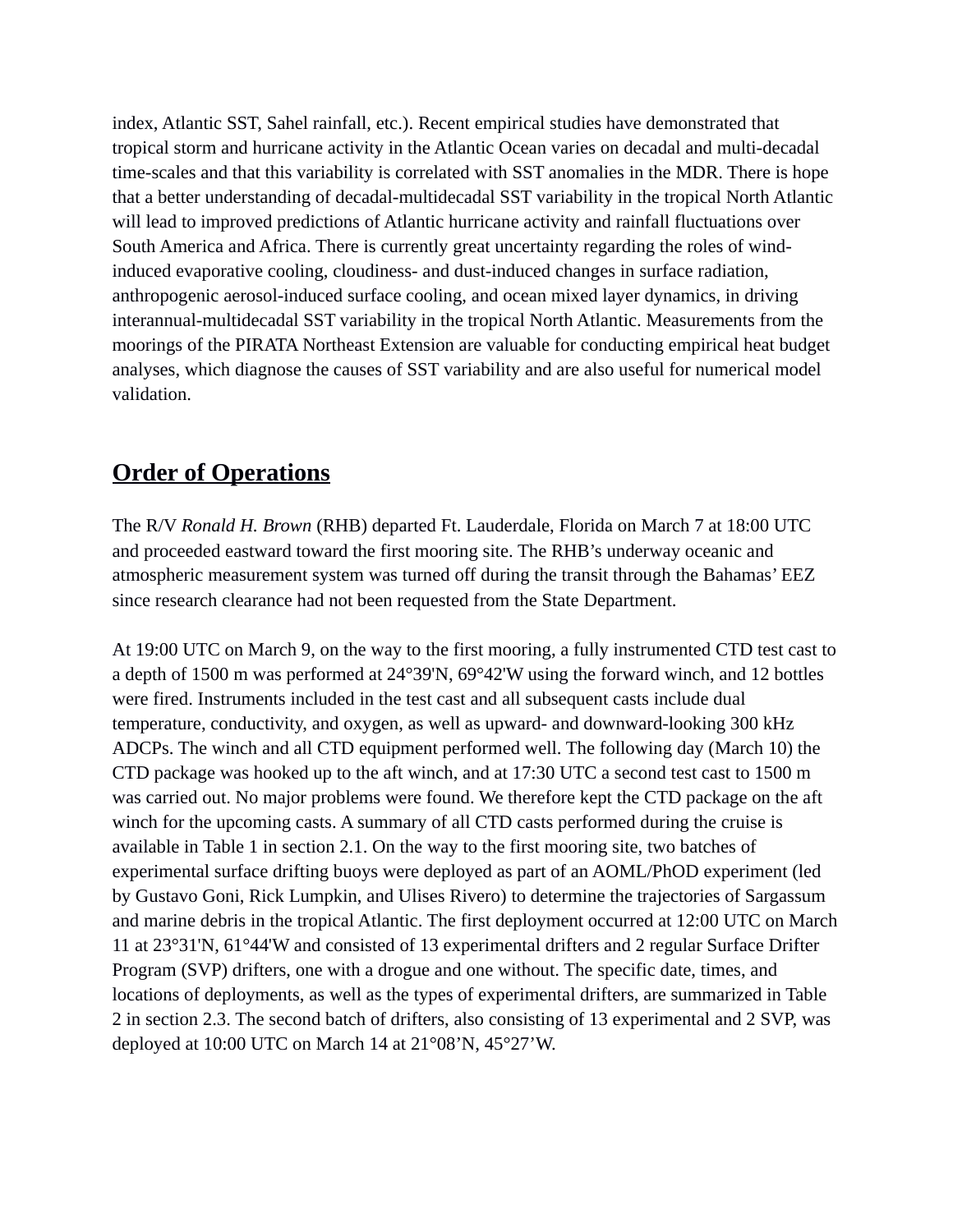The RHB arrived at the first mooring site (20°01'N, 37°52'W) at 12:30 UTC on March 16. The recovery and deployment were successful, and a CTD/ADCP cast was conducted between 00:00 and 01:30 UTC on March 17, after the mooring deployment. On the way to the next mooring site, two Argo floats were deployed, supplied by Pelle Robbins and Larry George of Woods Hole Oceanographic Institution. The locations and times of all Argo float deployments during the cruise are shown in Table 3 in section 2.3. Weather conditions worsened as we transited to the 20.5°N, 23°W mooring, with strong northeasterly trade winds of 20-30 kt and seas increasing to 10-12 ft. Upon arrival at the mooring site on the morning of March 20, it was determined that the conditions were too rough to recover the mooring that day. The main considerations were the sea state, which consisted of 10-12 ft short-period swells from multiple directions, and sustained winds of 25-30 kt, which were close to the limit for safe operation of the ship's crane. Because conditions were not forecast to improve in the following two days, and since we were already about three days behind schedule due to time lost to unexpected ship repairs (2 days) and weather (1 day), we decided to leave the mooring in the water. A CTD cast to 1500 m was performed at the mooring site (20°27'N, 23°09'W) between 12:00 and 13:30 UTC. An Argo float was deployed shortly after leaving the mooring location (see Table 3 for exact time and location), as was the third batch of experimental surface drifters (Table 2).

Because of the time lost to ship repairs in Ft. Lauderdale and to the weather going from the first mooring to the second mooring, the CTD stations planned for the "whole number" latitudes going southward between 20°N and 16°N were abandoned, leaving only 19°30'N, 18°30'N, 17°30'N, 16°30'N, and 15°30'N. All casts were performed to 1500 m. The 12-hour CTD watches consisted of Greg Foltz and Diego Ugaz  $(12 \text{ pm} - 12 \text{ am})$  and Charles Featherstone and Luis Pomales (12 am – 12 pm). Featherstone conducted all oxygen titration of CTD water samples. Ugaz and Pomales performed all salinity calibration readings using autosal "Joisey" in the temperature-controlled autosal room. An Argo float was deployed inside the Cape Verde EEZ (18°12'N, 23°00'W) and two SVP drifters were deployed at 17°12'N, 23°W. As the RHB progressed southward along 23°W, conditions improved and the originally-planned 0.5° spacing of CTD casts along 23°W was restored starting at 15°30'N and proceeding southward toward the next mooring at 11.5°N. At the 12.5°N CTD station, several oxygen sensors were attached to the CTD frame prior to the cast in order to provide calibration data for oxygen sensors mounted to the 11.5°N PNE mooring. These sensors were part of a German (GEOMAR) project to monitor dissolved oxygen in the upper 300 m from three PNE moorings along 23°W. A GEOMAR technician (Boris Kisjeloff) was aboard to oversee the oxygen sensor deployments and calibrations. During the CTD cast, the package was stopped for three minutes at 7 different depths during the upcast so that the oxygen sensors could acquire robust readings.

During several CTD casts prior to arrival at the 11.5°N mooring, large "spikes" in the readings from multiple sensors were noticed. There was also an increase in the number of modulo errors reported. Therefore, prior to the CTD cast at the 11.5°N mooring location, the CTD package was disconnected from the aft winch wire and connected to the forward winch. The forward winch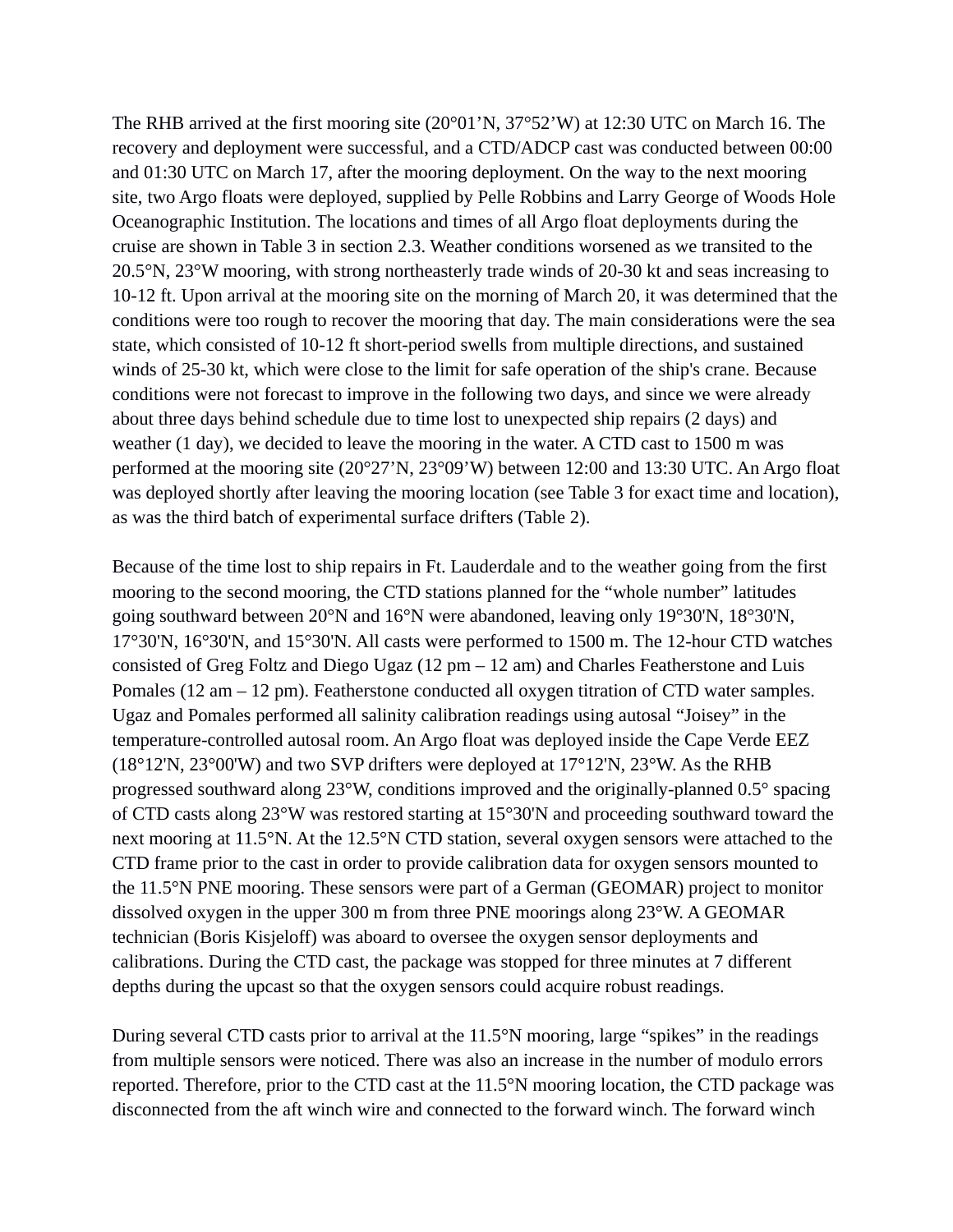worked perfectly for all remaining casts (no data spikes, no modulo errors). For several casts north of 11.5°N, highly anomalous oxygen titration values were noticed (values were much lower than the CTD sensor values and previous titration values). The night shift (Foltz, Ugaz) adjusted their sampling technique to include slower injection of chemicals and to limit the time between injection and shaking. These improvements eliminated the large discrepancies that had been present for previous casts. The titration values from casts 007, 008, 012, 013, and 014 were excluded from the analysis used to correct the CTD oxygen profiles.

The RHB arrived at the third PNE mooring (11°29'N, 23°00'W) at 9:00 UTC on March 23. After a successful mooring recovery and deployment, at CTD cast was performed to 1500 m, beginning 18:00 UTC and ending 19:30 UTC. The RHB continued southward along 23°W, performing CTD casts every 0.5° of latitude until the next mooring at 4°N. Two SVP drifters were deployed at 10°00'N, 23°00'W and two were deployed at 7°00'N, 23°00'W (see Table 2).

The 4°N, 23°W PNE mooring was reached at 8:00 UTC on March 26. The mooring recovery was successful, including 11 Nortek current meters, 10 of which were part of an AOML/PhOD project (Tropical Atlantic Current Observations Study, TACOS) to measure the upper-ocean horizontal velocity and its vertical shear. The mooring that was deployed included 5 Nortek current meters as a follow-on to the successful TACOS experiment. A CTD cast to 1500 m was conducted following the mooring operations (17:30-19:00 UTC). Several GEOMAR oxygen sensors were attached to the CTD frame for calibration readings, and the CTD package was stopped at 6 locations on the upcast to acquire readings.

After the mooring operations at 4°N, RHB continued southward along 23°W while performing CTD casts every  $0.5^{\circ}$  of latitude until 1 $^{\circ}$ N. From 1 $^{\circ}$ N to the equator, the spacing between casts was reduced to 0.25° of latitude. The pre-cruise plan included high-resolution casts within 2° of the equator. However, days lost to RHB ship repairs in Ft. Lauderdale prevented us from achieving this. During the CTD cast at 0°30'N, salinity and oxygen readings from the secondary sensor were significantly biased in the upper 20-30 m during the downcast. The problem persisted for four additional casts until it was realized that the secondary pump "y-valve" tube was not allowing air to escape efficiently. After the tube was replaced, all sensors worked normally again. The problems with the secondary sensor readings during those casts did not affect the processed CTD profiles because the primary sensor values were used.

The 0°, 23°W PIRATA mooring, maintained by the French, was reached in the morning of March 28. Small boat operations were used to replace the radiation and rain sensors on the buoy, which could not be replaced during a French servicing cruise several weeks earlier. A deep CTD cast to 3750 m was carried out prior to the mooring work, and the fourth and final experiment drifting buoy batch was deployed following the buoy servicing. Between the equator and 1°S, CTD casts were performed every 0.25° of latitude, then at 0.5° spacing to 3°S. Several surface drifters and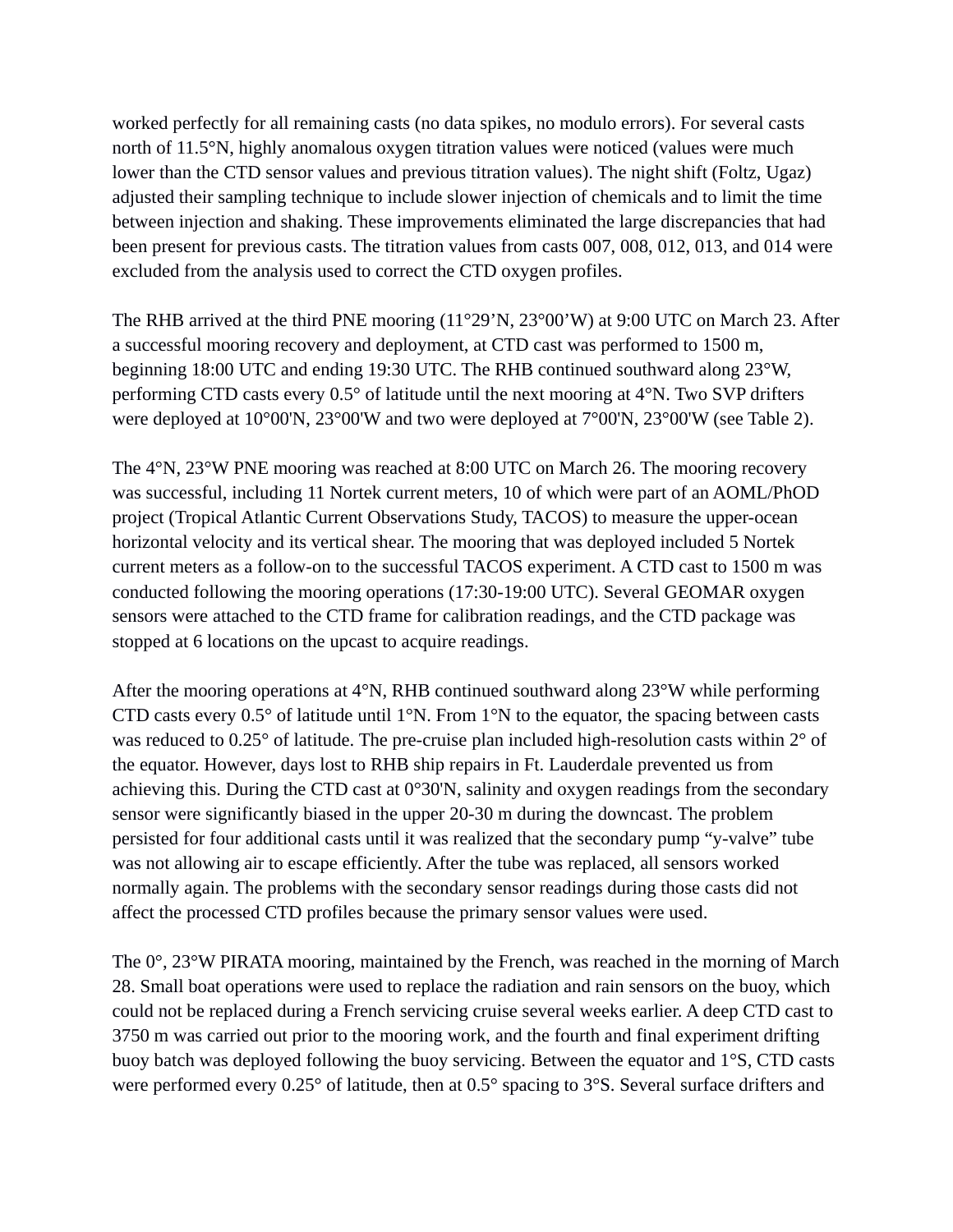Argo floats were deployed during the transit from the last CTD station at 3°S to Durban, South Africa (see Tables 2 and 3 for detailed information).

Summary of oceanographic and atmospheric work performed and data collected during the cruise:

- 1. Recovery and redeployment of three TFlex moorings at 20°N, 38°W; 11.5°N, 23°W; and 4°N, 23°W.
- 2. Replacement of surface radiation sensors and rain gauge on  $0^{\circ}$ , 23°W mooring.
- 3. CTD/O<sub>2</sub>/ADCP profiles to 1500 dbar at 50 locations, including each TFlex mooring site.
- 4. CTD/O2/ADCP profile to 3750 dbar on the equator.
- 5. Salinity of the CTD bottle samples collected with Niskin bottles.
- 6. Dissolved oxygen concentration of the CTD bottle samples collected with Niskin bottles.
- 7. Dissolved inorganic carbon concentration from near-surface CTD bottles (one per cast).
- 8. Deployment of 65 satellite-tracked surface drifting buoys (10 standard SVP, 55 experimental).
- 9. Deployment of 12 Argo floats.
- 10. Continuous recording of shipboard ADCP data.
- 11. Continuous recording of Thermosalinograph (TSG) data.
- 12. Heading data from the Meridian Attitude and Heading Reference System (MAHRS) and the Position and Orientation Systems for Marine Vessels (POS MV).
- 13. Weatherpak meteorological sensors (Univ. Miami).
- 14. Microwave radiometer (Univ. Miami).
- 15. Marine Atmospheric Emitted Radiance Interferometer (M-AERI) (an infrared Fourier transform spectrometer (FTS)) to measure uplooking and downlooking spectral radiances, marine boundary layer profiles of temperature and water vapor, and skin SST (Univ. Miami).
- 16. Mole fraction of carbon dioxide in air (NOAA/AOML).
- 17. Automated surface  $pCO<sub>2</sub>$  (NOAA/PMEL).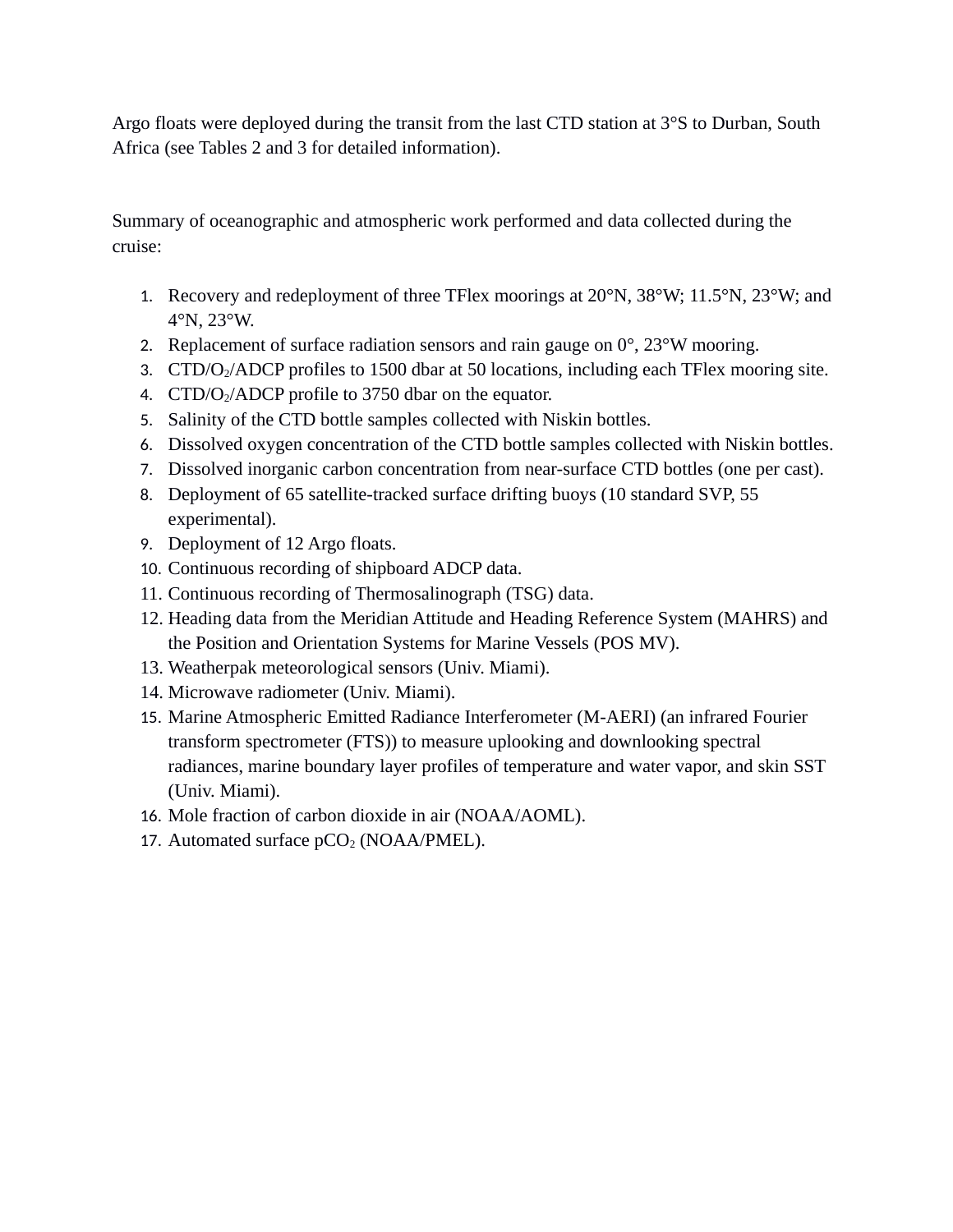# **Oceanic Data**

## *1. TFlex moorings* (from Steve Kunze, NOAA/PMEL)

| <b>Summary of Mooring Operations</b> |                    |                             |  |  |  |
|--------------------------------------|--------------------|-----------------------------|--|--|--|
| <b>Site</b>                          | <b>Mooring ID#</b> | <b>Operation</b>            |  |  |  |
| 20N, 38W                             | PT013/PT021        | Rec / Depl                  |  |  |  |
| 20.5N, 23W                           | <b>PT012/PT</b>    | Sched. Rec / Depl cancelled |  |  |  |
| 11.5N, 23W                           | PT011/PT022        | Rec / Depl                  |  |  |  |
| 4N, 23W                              | PT009/PT023        | Rec / Depl                  |  |  |  |
| 0,23W                                | PT018              | Repair                      |  |  |  |

| <b>Lost or Damaged Instruments and Equipment (from rec moorings)</b> |  |  |  |  |
|----------------------------------------------------------------------|--|--|--|--|
| <b>None</b>                                                          |  |  |  |  |

| On-deck instrument or hardware failure (pre-deployment) |                  |                                                                        |  |  |  |
|---------------------------------------------------------|------------------|------------------------------------------------------------------------|--|--|--|
| <b>Sensor type</b>                                      | <b>Serial No</b> | <b>Comments</b>                                                        |  |  |  |
| Tflex tube                                              | 0009             | Indicated "computer to modem<br>comms are bad." See comments<br>below. |  |  |  |
| Tflex tube                                              | 0052             | Iridium call data incomplete. See<br>comments below.                   |  |  |  |
| Rain gauge                                              | 728              | No data                                                                |  |  |  |
| Rain gauge                                              | 1952             | Unstable data                                                          |  |  |  |
| Rain gauge                                              | 1947             | No data                                                                |  |  |  |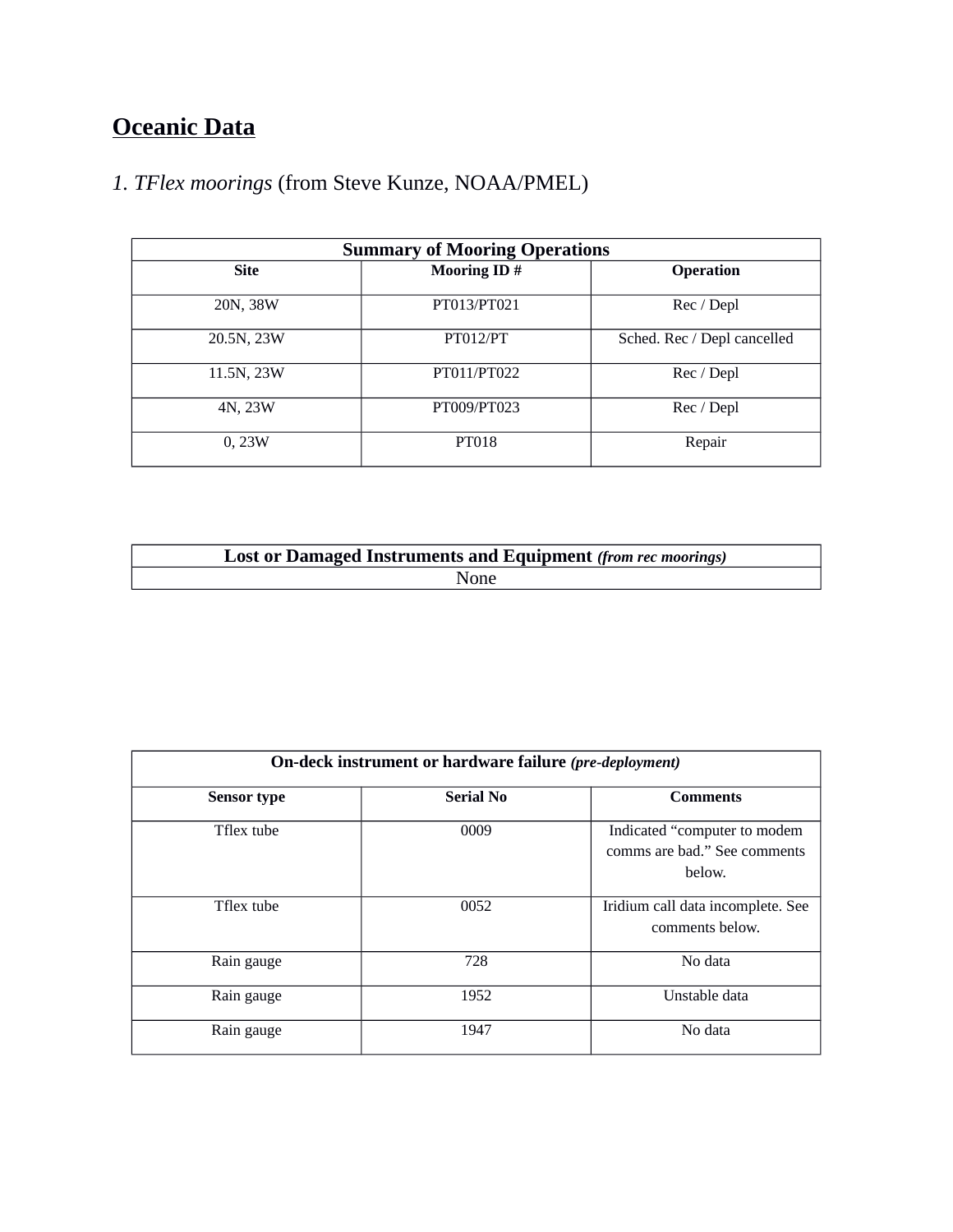| <b>Acoustic releases</b>              |
|---------------------------------------|
| All acoustic releases performed well. |

| <b>Fishing and Vandalism</b> |                   |                                                                                                                                                             |  |  |  |
|------------------------------|-------------------|-------------------------------------------------------------------------------------------------------------------------------------------------------------|--|--|--|
| <b>Site</b>                  | <b>Mooring ID</b> | Comments                                                                                                                                                    |  |  |  |
| 20N, 38W                     | PT013             | Ball of longline wrapped around<br>200 m OTN sensor                                                                                                         |  |  |  |
| 11.5N, 23W                   | <b>PT011</b>      | Small amount of fishing line<br>entangled on bridle above SSTC.<br>No damage noted.                                                                         |  |  |  |
| 4N, 23W                      | PT009             | Longline fouling $@$ 40 m, 56.6<br>m, 60 m, below 100 m sensor.<br>200 m OTN pushed up wire to<br>180 m sensor. Nilspin cut to core<br>at $200 \text{ m}$ . |  |  |  |

## **Shipping notes:**

Two step bed trucks were loaded for transport to Ft. Lauderdale and were sent off prior to receiving word that there was a delay with the ship schedule. One driver was able to accommodate the delay while the other had to unload our equipment to storage in Ft. Lauderdale and move on. Arrangements were made and the goods were re-loaded and delivered to the RHB in a timely manner. Loading our equipment onto the ship, on schedule, was completed trouble free.

Upon the completion of the cruise an air freight shipment consisting of all of the recovered and unused instruments, with the exceptions of the recovered Aquadopps and long wave radiation sensors, was arranged through Global Logistics Shipping via Mae Chu and picked up pier side shortly after arrival.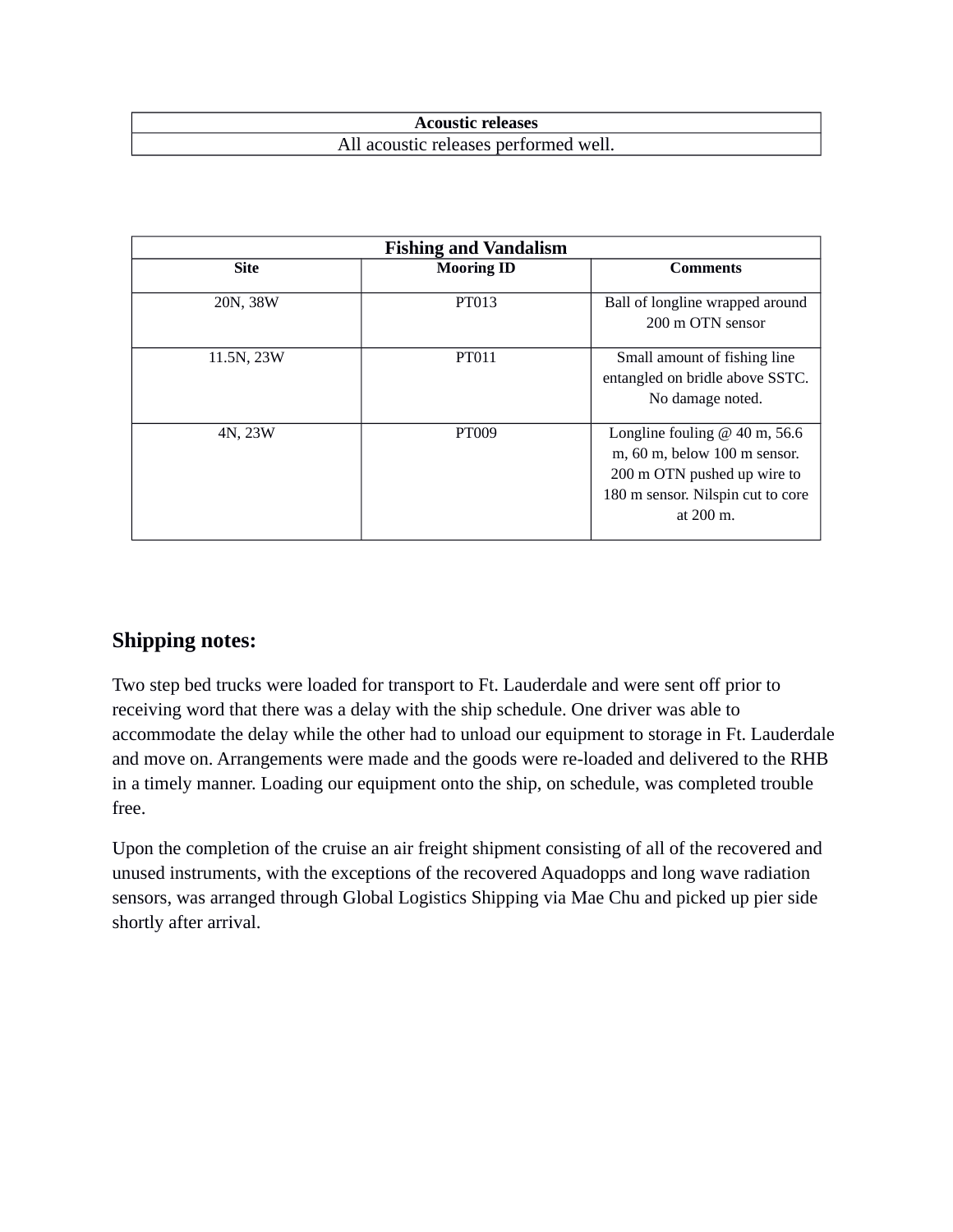## **Noteworthy Operational Details:**

#### **20N, 38W**

*PT013 Recovery:* The 60m TC had been flagged as being constant and the SSC was noted as shifted. Also note that the rain gauge, #1843, was a reused sensor that was swapped out from a prior repair on the last PNE cruise.

Longline fouling was present at the 200m OTN sensor on recovery.

Upon acquiring data the 60m TC was found not to be logging. Its sample count was  $\sim$  6100 less than that of the other sensors. The clock error was similar and the battery voltages looked ok. Unmarked nylon Z172 was recovered with some damage near the bottom thimble. This was noted on the prior deployment log and was held back for this subsequent deployment. It was later re-terminated to keep it in circulation. Two meters were removed from it and the new length of 656m was reported to the lab to update the master record.

#### **20.5N, 23W**

*Operations Cancelled.* Due to heavy seas and high winds operations had to be abandoned. The conditions exceeded the safe operating parameters of the ship cranes with sustained 25kt+ winds.

#### **11.5N, 23W**

*PT011 Recovery:* There were a lot of resets documented during this deployment and TP500 was flagged as =1E35. There was a minor, non-damaging amount of fishing line on the bridle above the SSTC sensor. The case screws at the base of the shield were missing from the SSTC but the sensor was uncompromised.

Upon data recovery both of the TP sensors had dead batteries. New batteries were used to attempt to recover any data. 9774 samples were recovered from TP300, far less than the data recovered from other operational sensors. TP500 had no recoverable data.

#### **4N, 23W**

*PT009 Recovery:* This site was flagged for bad rain data, and failure of Aquadopps at 6.6m, 36.6m, and 86.2m due to low battery power. C60 was reported high and it had reset once. There was a fair amount of longline discovered from 40 to 60 meters with the 40m, 56.6m, and 60m sensors fouled by it. Some longline was also found just below the 100m sensor and that was as far as it went. The OTN sensor had been pushed up the nilspin to the bottom of the 180m sensor and there was a gash in the nilspin exposing the core at the original 200m location of the sensor. Many of the Aquadopp serial numbers could not be determined on deck during recovery. However, when the net shedding cones were removed the numbers were found to be painted onto the cases next to the connectors. Upon data recovery the flagged Aquadopps all had partial data records. The 6.6m unit had lasted longer than the other two. Its clock error wasn't extreme but the date was significantly off by over a month. The dates on the other two appeared to be lost completely and the clocks errors were greater.

### **0, 23W**

*PT018B Repair:* This mooring site which is routinely serviced by our French partners had been recently deployed by them using recovered short and long wave radiation sensors and no rain gauge due to lack of available inventory. A "repair" operation was performed to update the mooring with fresh sensors. Due to problems that were experienced on this cruise with our rain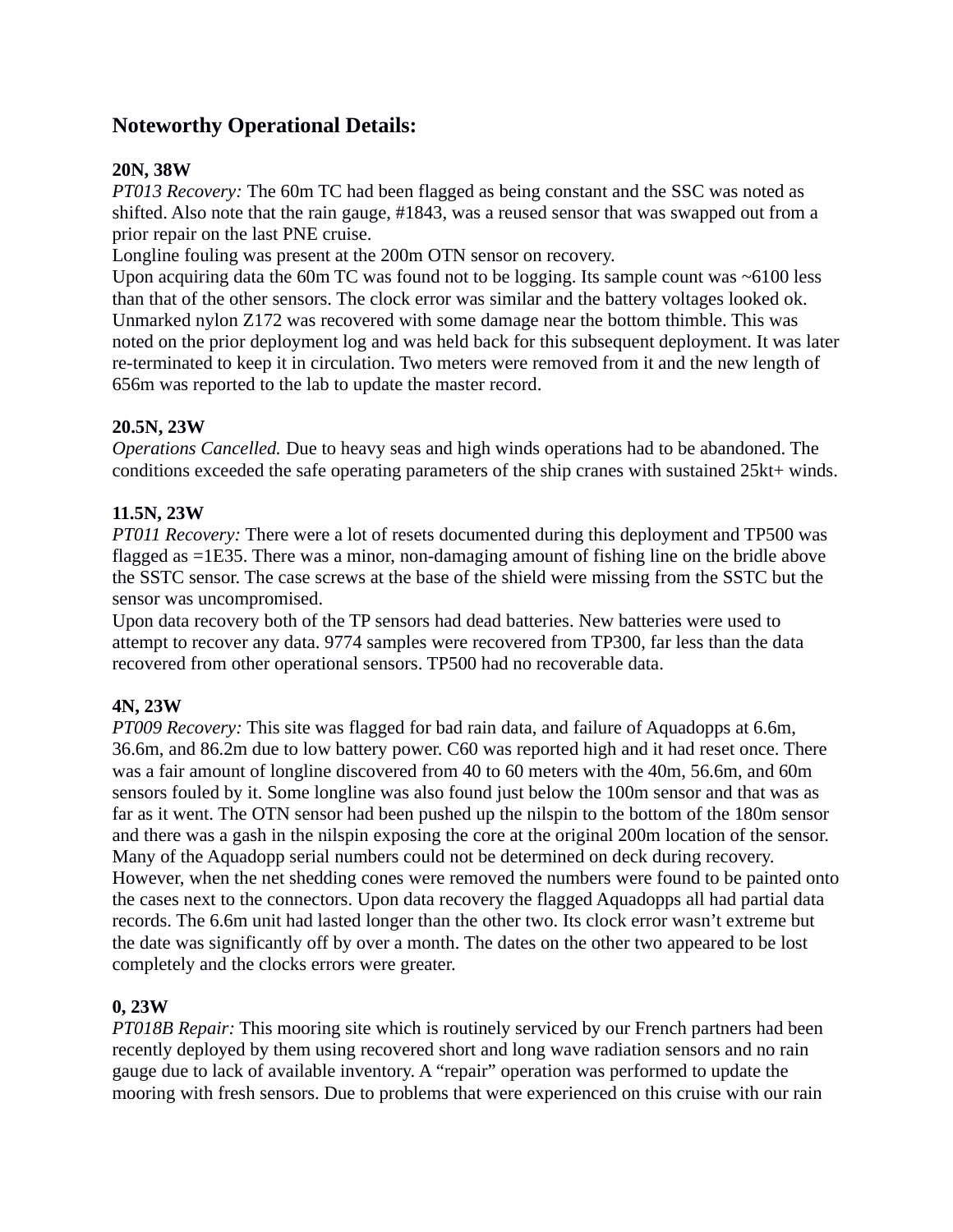gauges there were none that were ideal candidates. An attempt to use a one that tested noisy on deck failed. It didn't provide any output when swapped in. Therefore the rain gauge that we had just recovered five days earlier at 11.5N23W was used. This was problematic as well but eventually the TFLEX system recognized it and the operation was completed successfully. This was my first personal experience conducting a repair on a TFLEX buoy. Serious consideration must be given regarding the sea state when conducting these types of operations. It requires direct PC communications with the TFLEX tube thus exposing the connection for brief periods of time which may subject it to water splashing over the buoy hull.

### **Instrumentation and Hardware Notes:**

*TFLEX Tube 0009:* Upon setting up this system with the intent of deploying it at 4N23W it indicated that "computer to modem comms are bad" when the XMIT test was attempted. The tube was opened up and four circuit board standoffs were found to be broken which, in effect, left the cpu, met, and serial boards dangling. The faceplate circuit board exhibited evidence of moisture exposure as well. This system had been programmed with version 2.01 firmware which was necessary for the mooring design for which it was intended. Our spare system, 0003, had version 1.16. In the hopes that the 2.01 programmed CPU board in 0009 still functioned properly it was used to replace the CPU in system 0003. This turned out to be successful. Modified configuration settings to the CPU were made to change it from 0009 to 0003 and the system was deployed as 0003.

Unused TFLEX tube 0009 now has the CPU from 0003 in it for shipment back to PMEL. Some parts provided by the RHB ET helped to piece the circuit boards back into place. It is less than ideal and will need to be addressed back at PMEL.

*TFLEX Tube 0052:* This system had tested well up until about March 15 th when it was observed that the iridium dial-ins were supplying only a few hours of data versus the six hours that were expected. The firmware in this system is 1.16 which is susceptible to problems if there are issues with any Aquadopps that are testing on it. A loose inductive connection was found on the Aquadopp that was connected to the system. This was fixed but the problem persisted. It was intended to be deployed at 20.5N23W but operations were cancelled due to rough sea and weather conditions. It was packed for return to PMEL.

*Rain Gauges:* Unsurprisingly, the unpredictability of our rain gauges plagued us from the outset of this cruise. Both of our spares had to be rotated in within one day of testing and a recovered gauge had to be used for a repair.

*GEOMAR Oxygen Sensors:* There were no problems encountered when testing the sensors on deck for real-time data. Two sites were chosen for these deployments however operations at the first site, 20.5N23W, were cancelled. At the second location, 11.5N23W, the oxygen sensors did not perform as expected once deployed. Due to the Aquadopp glitch inherent in firmware 1.16, the Aquadopp was commented out of the system calibration file until after the inductive loop was complete on the deployment. At that time the calibration file was resent to include the Aquadopp. The O2 data from address 7 never came in, address 13 came in for only a few transmissions, and address 15 seemed alright throughout the operation. Buried in the incoming data stream there seemed to be some indication identifying the two sensors in question but we could not interpret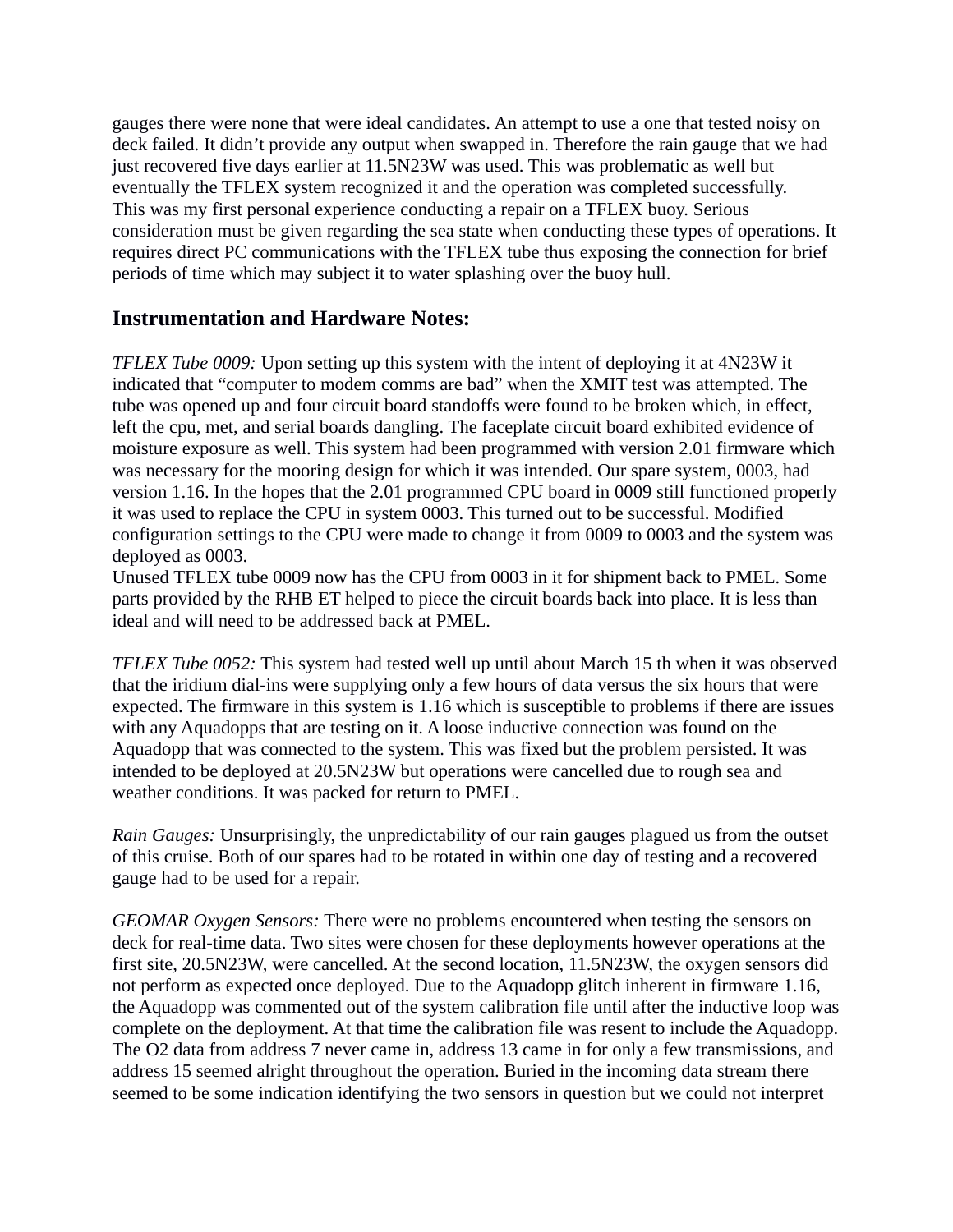this. After consulting with Dan Dougherty on this behavior he endeavored and prevailed in getting the problem worked out at the lab.

## **Software Notes:** None

## **Ship Notes or issues:**

The ORE 8011M deck units that we are now using are not compatible with the RHB hull mounted transducer which is wired for the older 8011/8011A deck units. There had previously been a pigtail onboard to adapt our units to the shipboard system. It has since gone missing. Word was passed on to the lab and pigtail cables were purchased for use on upcoming RHB cruises. Recovered releases were interrogated by lowering our own transducer over the side.

## **Ancillary Projects:**

A German GEOMAR representative also participated on this cruise in collaboration with PMEL to install oxygen loggers on the subsurface string of the three 23W locations. The TFLEX systems at 20.5N and 11.5N were configured for real-time oxygen data while standalone oxygen measurements are being taken at 4N. The 20.5N site operations were cancelled though as previously mentioned.

## *2. Conductivity-Temperature-Depth (CTD) and Acoustic Doppler Current Profiler (ADCP) casts*

## *2.1 CTD casts*

AOML's CTD package was initially configured with 24 Niskin bottles. For the PNE cruise, 8 bottles were removed in order to make more room around the sensors and ADCPs, leaving 12 bottles to be fired at various depths during the casts (to collect water samples for salinity and dissolved oxygen calibration) and four spare bottles. The sensors on the CTD frame consisted of primary and secondary temperature, conductivity, and oxygen (six total) and upward- and downward-looking 300 kHz ADCPs.

A total of 50 CTD/ADCP casts, including two instrumented test casts, was conducted by Greg Foltz, Diego Ugaz, Charles Featherstone, and Luis Pomales, with assistance from the Survey Technicians (Table 3). CTD processing was performed using Seabird software. After acclimating in the autosal room for at least two days, salinity samples were calibrated using the autosal "Joisey." Oxygen titration was performed by Charles Featherstone in order to calibrate dissolved oxygen concentration obtained from the CTD sensors.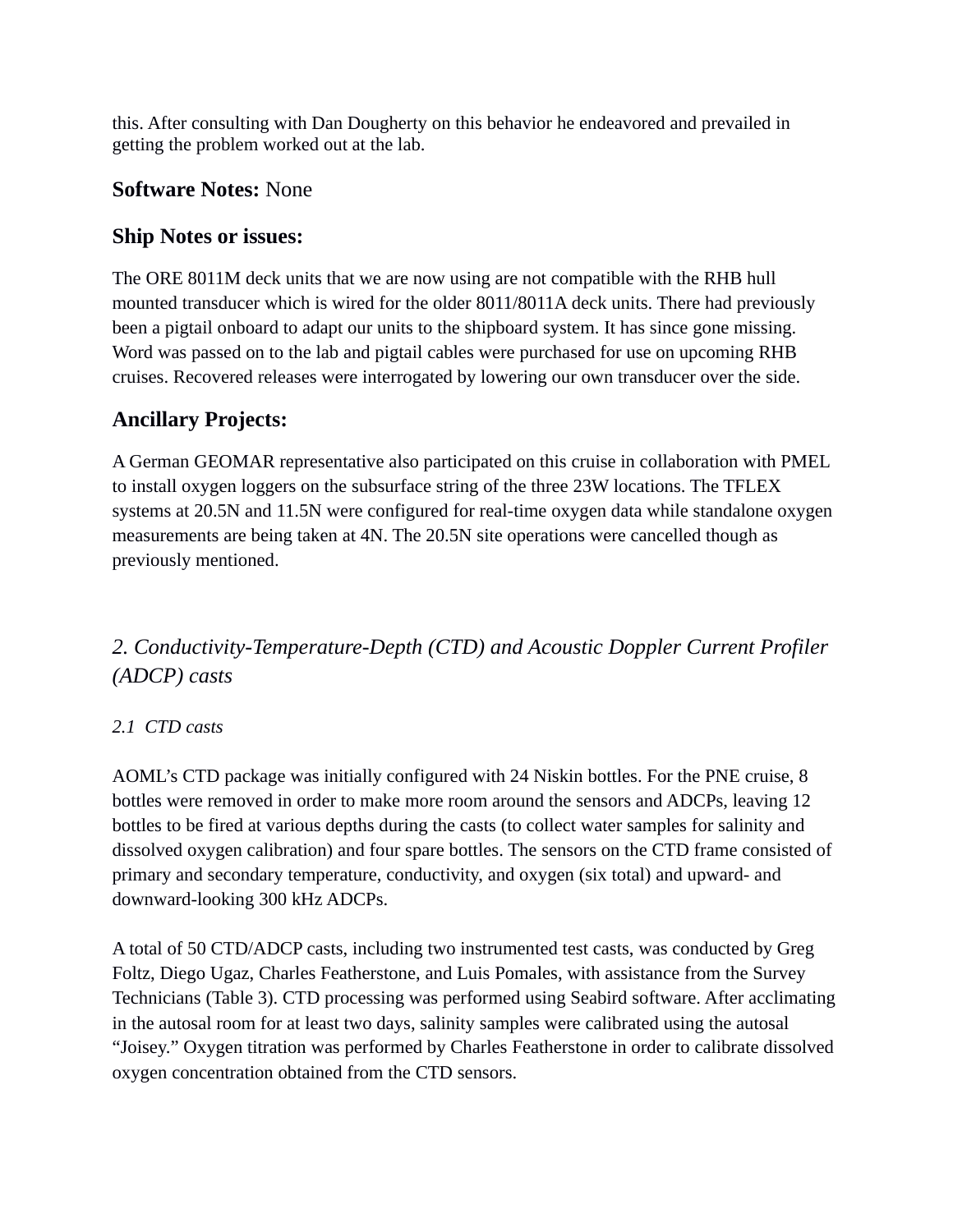| CTD#             | <b>Date</b> | <b>Start</b> | End   | Latitude                   | Longitude | <b>Description</b>            |
|------------------|-------------|--------------|-------|----------------------------|-----------|-------------------------------|
| $\boldsymbol{0}$ | Mar 9       | 19:20        | 20:45 | 24°39.4'N                  | 69°42.4'W | test cast $(1500 \text{ m})$  |
| $\mathbf{1}$     | Mar 10      | 17:30        | 18:55 | 24°01.6'N                  | 65°17.3'W | test cast $(1500 \text{ m})$  |
| $\overline{2}$   | Mar 17      | 00:00        | 01:15 | 20°01.3'N                  | 37°50.4'W | at mooring $(1500 \text{ m})$ |
| 3                | Mar 20      | 12:00        | 13:15 | 20°26.7'N                  | 23°08.6'W | at mooring $(1500 \text{ m})$ |
| $\overline{4}$   | Mar 20      | 19:05        | 20:30 | 19°30.0'N                  | 23°00.0'W | $(1500 \text{ m})$            |
| 5                | Mar 21      | 01:55        | 03:10 | 18°30.0'N                  | 23°00.0'W | $(1500 \text{ m})$            |
| 6                | Mar 21      | 08:30        | 09:45 | 17°29.9'N                  | 23°00.1'W | $(1500 \text{ m})$            |
| $\overline{7}$   | Mar 21      | 15:15        | 16:30 | 16°29.9'N                  | 22°44.0'W | $(1500 \text{ m})$            |
| $\, 8$           | Mar 22      | 22:30        | 23:50 | 15°29.9'N                  | 22°44.0'W | $(1500 \text{ m})$            |
| $\boldsymbol{9}$ | Mar 22      | 02:30        | 03:45 | 15°00.0'N                  | 22°52.0'W | $(1500 \text{ m})$            |
| 10               | Mar 22      | 06:30        | 07:50 | 14°29.9'N                  | 22°59.9'W | $(1500 \text{ m})$            |
| $11\,$           | Mar 22      | 10:35        | 11:50 | 14°00.1'N                  | 23°00.0'W | $(1500 \text{ m})$            |
| 12               | Mar 22      | 14:45        | 16:00 | 13°29.9'N                  | 23°00.0'W | $(1500 \text{ m})$            |
| 13               | Mar 22      | 18:40        | 19:00 | 13°00.0'N                  | 23°00.0'W | $(1500 \text{ m})$            |
| 14               | Mar 23      | 22:40        | 00:15 | 12°30.1'N                  | 23°00.0'W | $(1500 \text{ m})$            |
| 15               | Mar 23      | 03:00        | 04:10 | 12°00.0'N                  | 23°00.0'W | $(1500 \text{ m})$            |
| 16               | Mar 23      | 17:55        | 19:25 | 11°28.9'N                  | 22°59.7'W | at mooring $(1500 \text{ m})$ |
| 17               | Mar 23      | 23:05        | 00:20 | $11^{\circ}00.0^{\prime}N$ | 23°00.1'W | $(1500 \text{ m})$            |
| 18               | Mar 24      | 03:05        | 04:20 | 10°30.0'N                  | 23°00.0'W | $(1500 \text{ m})$            |
| 19               | Mar 24      | 07:00        | 08:15 | 10°00.0'N                  | 23°00.1'W | $(1500 \text{ m})$            |
| 20               | Mar 24      | 11:00        | 12:10 | 09°30.1'N                  | 23°00.0'W | $(1500 \text{ m})$            |
| 21               | Mar 24      | 14:55        | 16:05 | 09°00.0'N                  | 23°00.0'W | $(1500 \text{ m})$            |
| 22               | Mar 24      | 18:50        | 20:05 | 08°30.0'N                  | 23°00.0'W | $(1500 \text{ m})$            |
| 23               | Mar 24      | 22:45        | 00:00 | 08°00.1'N                  | 23°00.0'W | $(1500 \text{ m})$            |

#### **Table 3** Date (UTC), start time (UTC), end time (UTC), latitude, and longitude of CTD casts.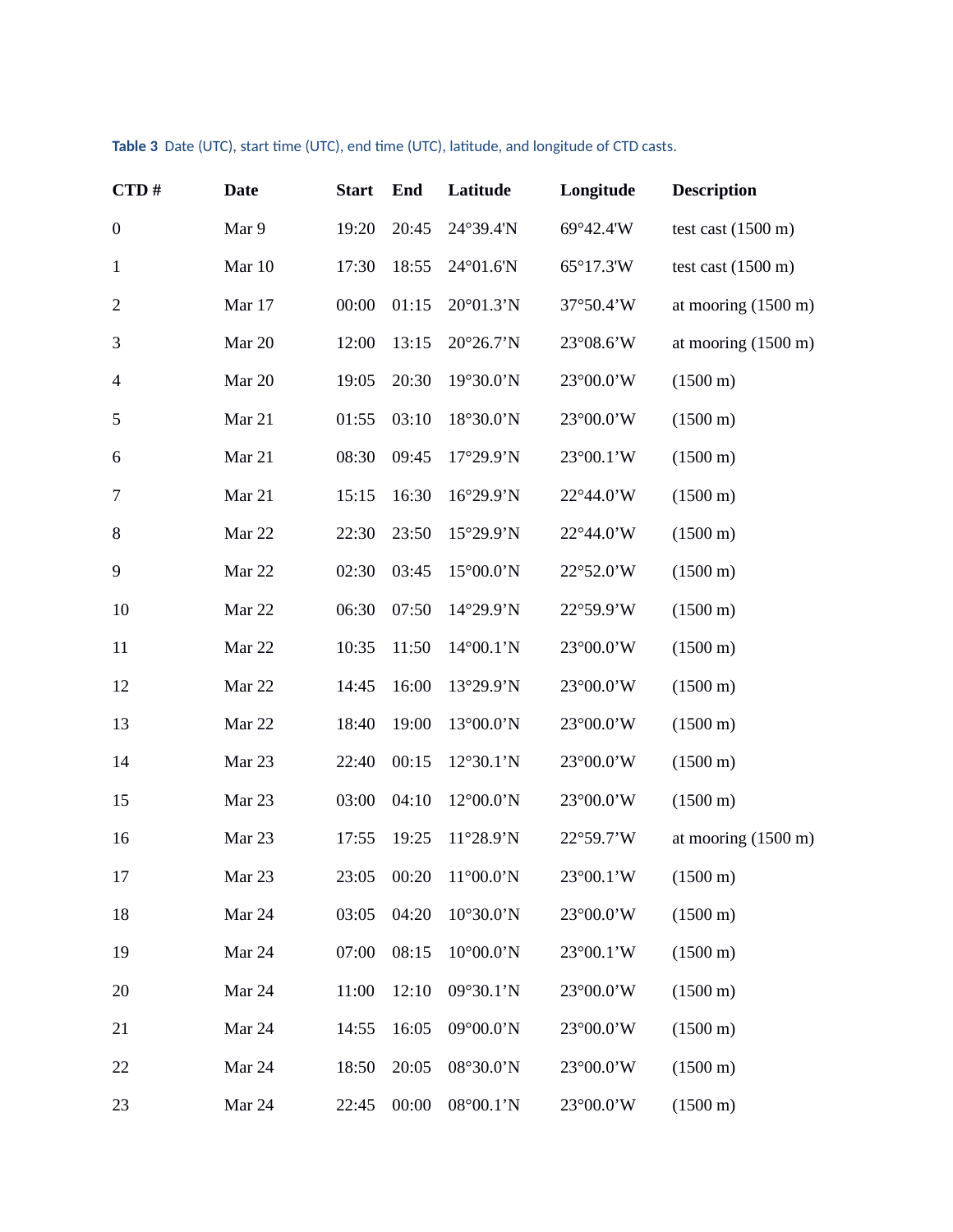| 24 | Mar 25 | 02:40 | 03:50 | 07°30.0'N                  | 23°00.0'W | $(1500 \text{ m})$            |
|----|--------|-------|-------|----------------------------|-----------|-------------------------------|
| 25 | Mar 25 | 06:35 | 07:50 | 07°00.0'N                  | 23°00.0'W | $(1500 \text{ m})$            |
| 26 | Mar 25 | 10:35 | 11:45 | 06°30.0'N                  | 23°00.0'W | $(1500 \text{ m})$            |
| 27 | Mar 25 | 14:35 | 15:45 | 05°59.9'N                  | 23°00.0'W | $(1500 \text{ m})$            |
| 28 | Mar 25 | 18:30 | 19:45 | 05°30.0'N                  | 23°00.3'W | $(1500 \text{ m})$            |
| 29 | Mar 25 | 22:25 | 23:40 | 05°00.7'N                  | 23°00.0'W | $(1500 \text{ m})$            |
| 30 | Mar 26 | 02:20 | 03:30 | 04°30.0'N                  | 23°00.0'W | $(1500 \text{ m})$            |
| 31 | Mar 26 | 17:30 | 19:00 | 04°02.9'N                  | 23°00.1'W | at mooring $(1500 \text{ m})$ |
| 32 | Mar 26 | 22:30 | 23:45 | 03°30.0'N                  | 23°00.0'W | $(1500 \text{ m})$            |
| 33 | Mar 27 | 02:30 | 03:40 | 03°00.0'N                  | 23°00.0'W | $(1500 \text{ m})$            |
| 34 | Mar 27 | 06:25 | 07:50 | 02°30.0'N                  | 23°00.0'W | $(1500 \text{ m})$            |
| 35 | Mar 27 | 10:30 | 11:50 | 02°00.0'N                  | 23°00.1'W | $(1500 \text{ m})$            |
| 36 | Mar 27 | 14:40 | 15:45 | 01°29.9'N                  | 23°00.2'W | $(1500 \text{ m})$            |
| 37 | Mar 27 | 18:30 | 19:45 | $01^{\circ}00.1^{\prime}N$ | 23°00.1'W | $(1500 \text{ m})$            |
| 38 | Mar 27 | 21:10 | 22:30 | 00°45.1'N                  | 23°00.0'W | $(1500 \text{ m})$            |
| 39 | Mar 28 | 00:00 | 01:15 | 00°30.1'N                  | 23°00.1'W | $(1500 \text{ m})$            |
| 40 | Mar 28 | 02:30 | 03:45 | $00^{\circ}15.0^{\prime}N$ | 22°59.6'W | $(1500 \text{ m})$            |
| 41 | Mar 28 | 05:20 | 07:50 | $00^{\circ}01.0^{\prime}N$ | 22°57.2'W | at mooring $(3750 \text{ m})$ |
| 42 | Mar 28 |       |       | 14:10  15:20  00°15.1'S    | 22°59.7'W | $(1500 \text{ m})$            |
| 43 | Mar 28 | 16:55 | 18:10 | 00°30.1'S                  | 23°00.0'W | $(1500 \text{ m})$            |
| 44 | Mar 28 | 19:45 | 21:00 | $00^{\circ}45.0^{\prime}S$ | 23°00.0'W | $(1500 \text{ m})$            |
| 45 | Mar 28 | 22:35 | 23:45 | $01^{\circ}00.0$ 'S        | 23°00.0'W | $(1500 \text{ m})$            |
| 46 | Mar 29 | 02:20 | 03:30 | $01^{\circ}30.0^{\prime}S$ | 23°00.0'W | $(1500 \text{ m})$            |
| 47 | Mar 29 | 06:10 | 07:25 | $02^{\circ}00.0$ 'S        | 23°00.0'W | $(1500 \text{ m})$            |
| 48 | Mar 29 | 10:05 | 11:15 | 02°30.0'S                  | 23°00.1'W | $(1500 \text{ m})$            |
| 49 | Mar 29 | 14:00 | 15:15 | 02°59.9'S                  | 23°00.2'W | $(1500 \text{ m})$            |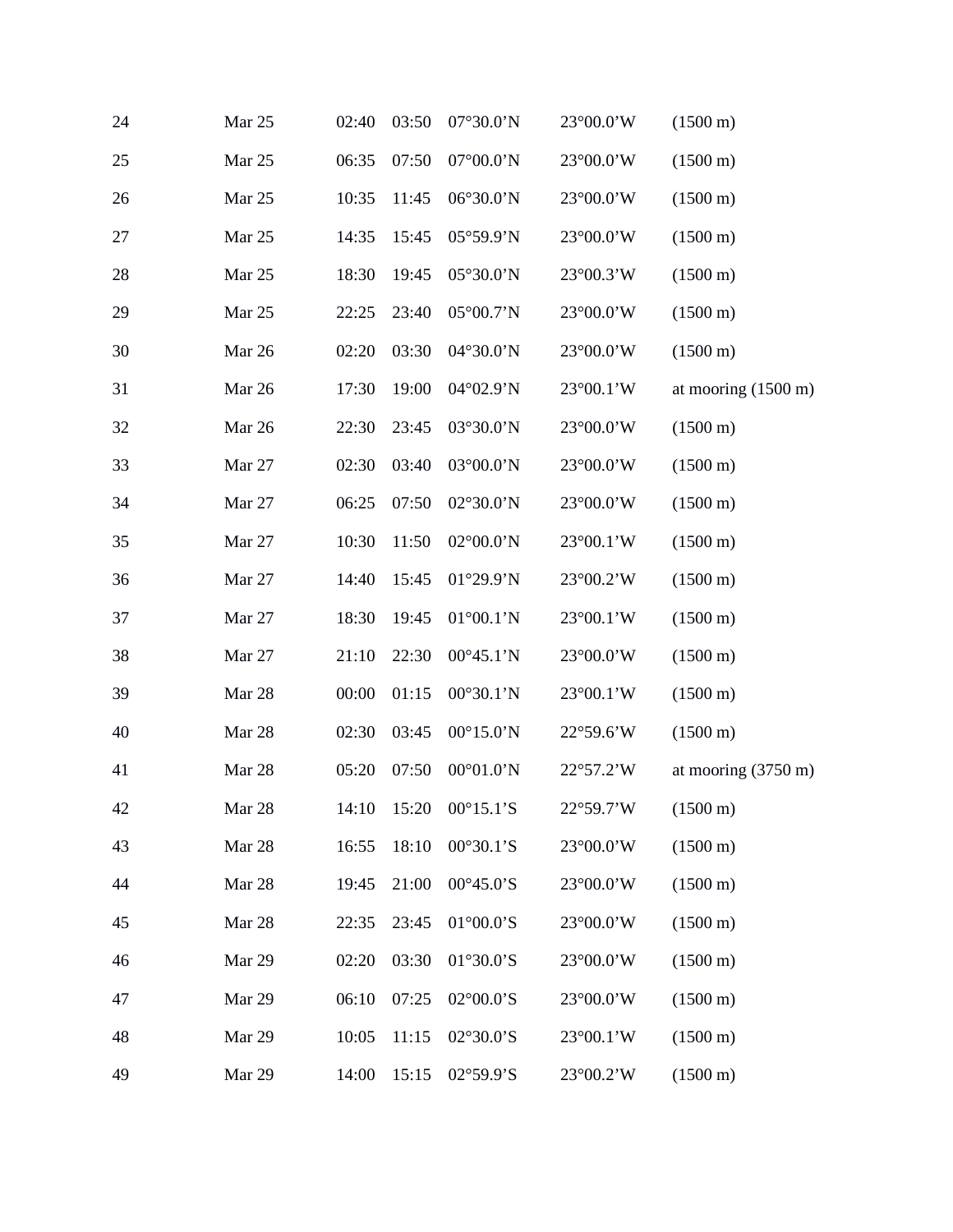The latitude-depth section of temperature from the CTD casts shows the warmest sea surface temperatures (SSTs) concentrated in the 0°-7°N latitude band of the intertropical convergence zone (ITCZ) (Fig. 2). SSTs in the ITCZ region exceed 27°C and drop to 24°C-26°C to the north and south. A sharp seasonal thermocline is present at the base of the mixed layer at all locations, with the temperature decreasing approximately 10°C over a distance of 10-20 m. The meridional slopes of the isotherms are consistent with the dominant zonal currents in the eastern tropical Atlantic: the westward North Equatorial Current (NEC) between 10°N-20°N, the eastward North Equatorial Countercurrent (NECC) between 3°N-10°N, and the westward South Equatorial Current between 1°S-3°S.



**Figure 2** Latitude-depth sections of (a) temperature, (b) salinity, and (c) oxygen acquired along 23°W during the cruise.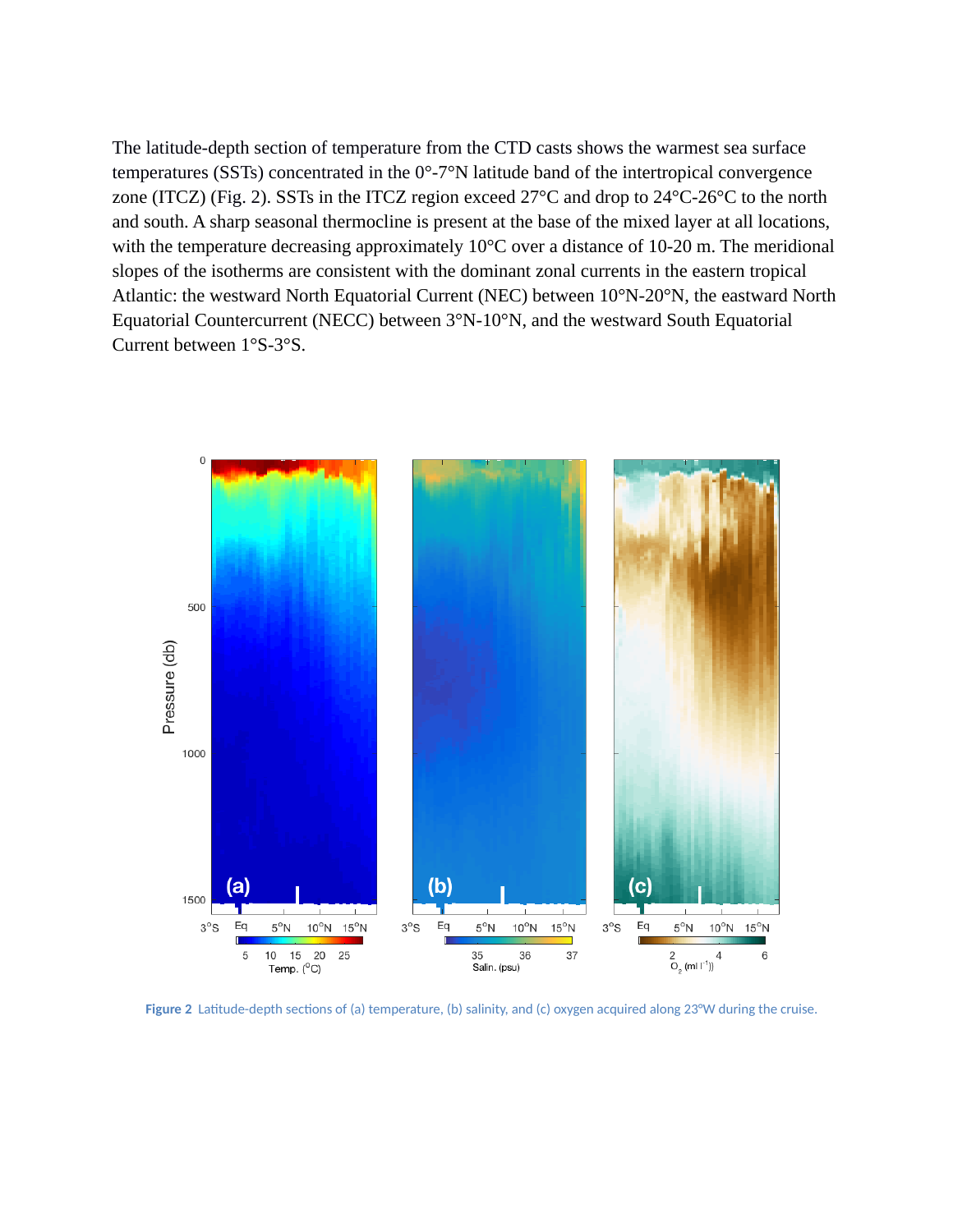The salinity section shows the low-salinity core of the Antarctic Intermediate Water between 400 and 1200 dbar, freshest at 3°S and becoming saltier to the north (Fig. 2). High-salinity subtropical water ( $>$ 36.5 PSS) is apparent at depths of 0-100 m between 15 $\degree$ N and 20 $\degree$ N and to a lesser extent between 40-70 m just south of the equator. The 15-20°N high-salinity water mass can be traced in part to the subtropical North Atlantic, where an excess of surface evaporation over precipitation leads to the highest surface salinity in the global ocean. The subtropical salinity maximum water subducts and travels poleward in the eastern tropical North Atlantic. In the subtropical South Atlantic, high-salinity water subducts and travels northward to the equator, where it is carried eastward in the Equatorial Undercurrent. The high-salinity features visible at 20°N and on the equator in the latitude-depth section are consequences of the subduction of subtropical salinity maximum water in the North and South Atlantic, respectively. Much lower values of salinity (34.5-35.5) in the upper 40 m between 3°N-5°N result from an excess of precipitation over evaporation in the ITCZ.

The dissolved oxygen section along 23°W shows high concentrations ( $>$  4 ml  $1<sup>-1</sup>$ ) in the surface mixed layer and below 1200 dbar (Fig. 2). There is a pronounced oxygen minimum zone centered at a depth of about 300-500 m between 5°N-20°N. This water is in the stagnant shadow zone of the North Atlantic, which is not part of the circulation associated with the ventilated thermocline of the subtropical gyre.

Salinity calibration values from the CTD bottle samples are available for each cast. The autosal performed well and the room temperature remained fairly stable, within about one degree of 24°C. The offset between each CTD bottle value and the associated autosal calibration value is shown in Fig. 3. The autosal run for casts 4-7 shows very little scatter in the difference between the sensor and calibration values and a noticeable upward trend. It is unclear what caused this. The error for the calibrated salinity is 0.0045 psu, which is higher than the WOCE standard of 0.002 psu. Before correcting the CTD sensor values based on the calibration readings, the calibration readings were corrected for any spurious trends identified during each autosal run, using the Matlab code provided by Jay Hooper.

Oxygen calibration values from the CTD bottle samples are available for each cast. The oxygen titration for each sample was performed during the cruise by Charles Featherstone. As noted previously in the report, larger than expected offsets between the calibration values and sensor values were noticed during several casts and were likely caused by suboptimal sampling procedures. These titration values were removed before correcting the CTD sensor values. The offset between the sensor and calibration readings show the expected dependence on depth, with larger offsets (sensor value too low) at greater depths (Fig. 3). The error for the calibrated oxygen is 0.033 ml/l, which is roughly 1% of the measured oxygen concentrations and within the range recommended by WOCE.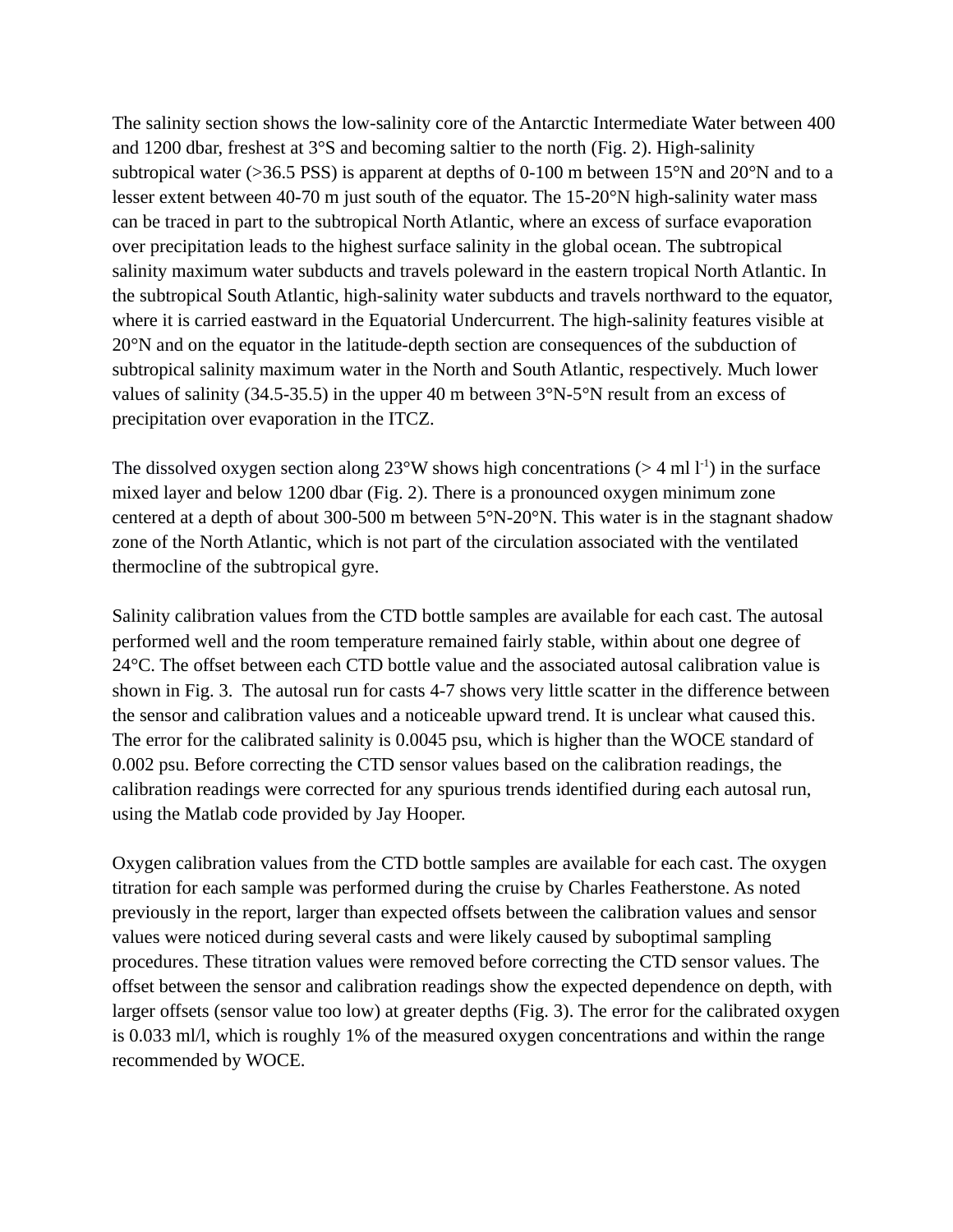

**Figure 3** (top) Difference between salinity value from CTD primary sensor and bottle sample. Negative values indicate that bottle sample was higher than sensor value. Red line shows a difference of zero. (bottom) Same as (top) except for oxygen concentration.

#### *2.2. ADCP casts*

A total of 50 lowered ADCP casts were obtained using upward- and downwar-looking 300 kHz ADCPs. The resultant meridional sections of zonal and meridional velocity are shown in Fig. 4. The equatorial undercurrent is clearly visible within about 1.5° of latitude from the equator, with eastward velocities reaching 1 m/s. Strong westward flow of the South Equatorial Current is noticeable north and south of the undercurrent core.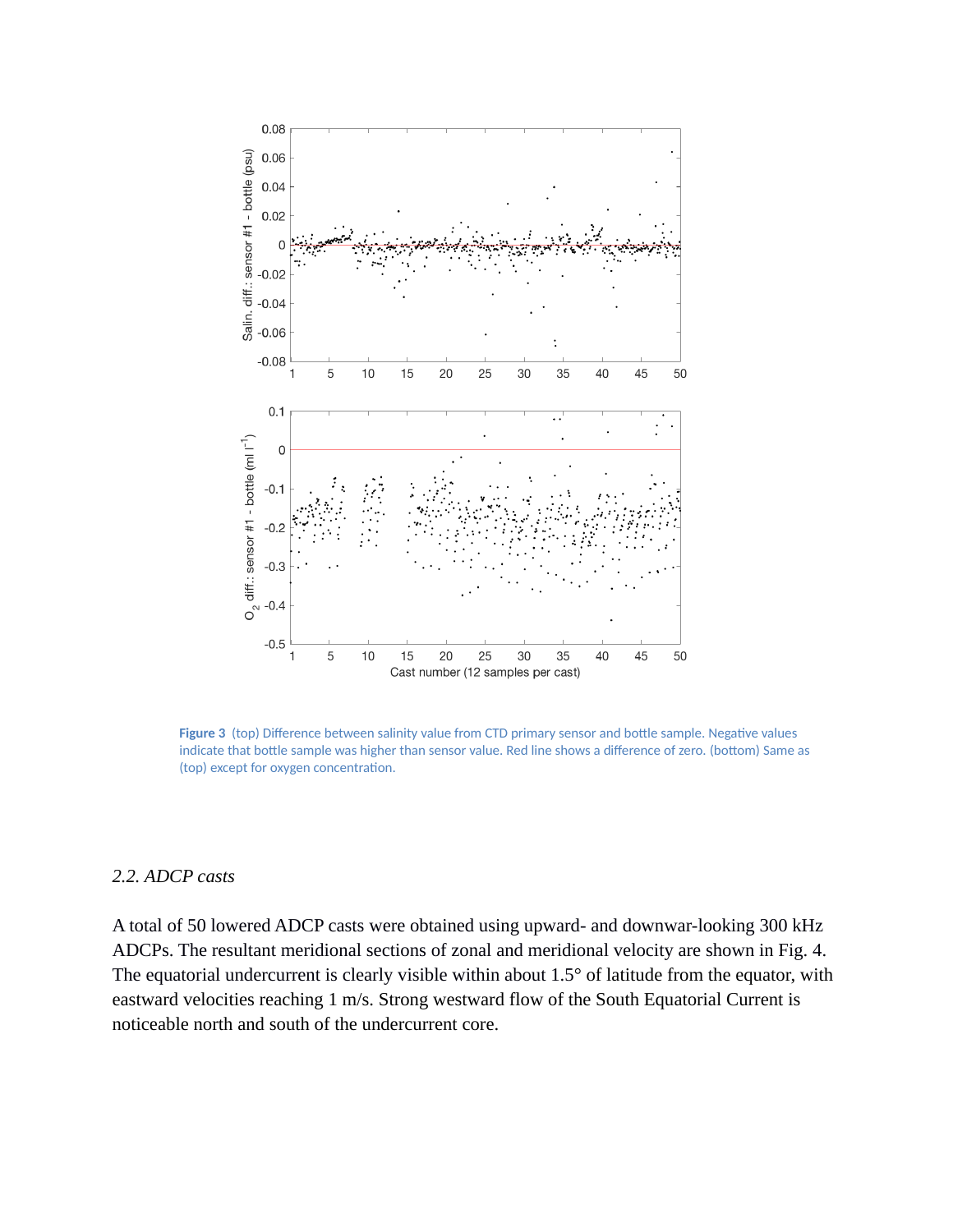

**Figure 4** Zonal (a) and meridional (b) velocity sections along the 23**°**W cruise track from the lowered ADCP casts.

#### *2.3. Surface drifter and Argo deployments*

A total of 55 experimental debris and sargassum surface drifters was deployed during the cruise. Fig. 5 shows pictures of some of the deployments. In addition, 10 regular SVP drifters were deployed. See Fig. 1 and Table 2 for the drifter deployment locations and times.





**Figure 5** Deployments of (left) debris drifters and (right) sargassum drifters at 0°, 23°W.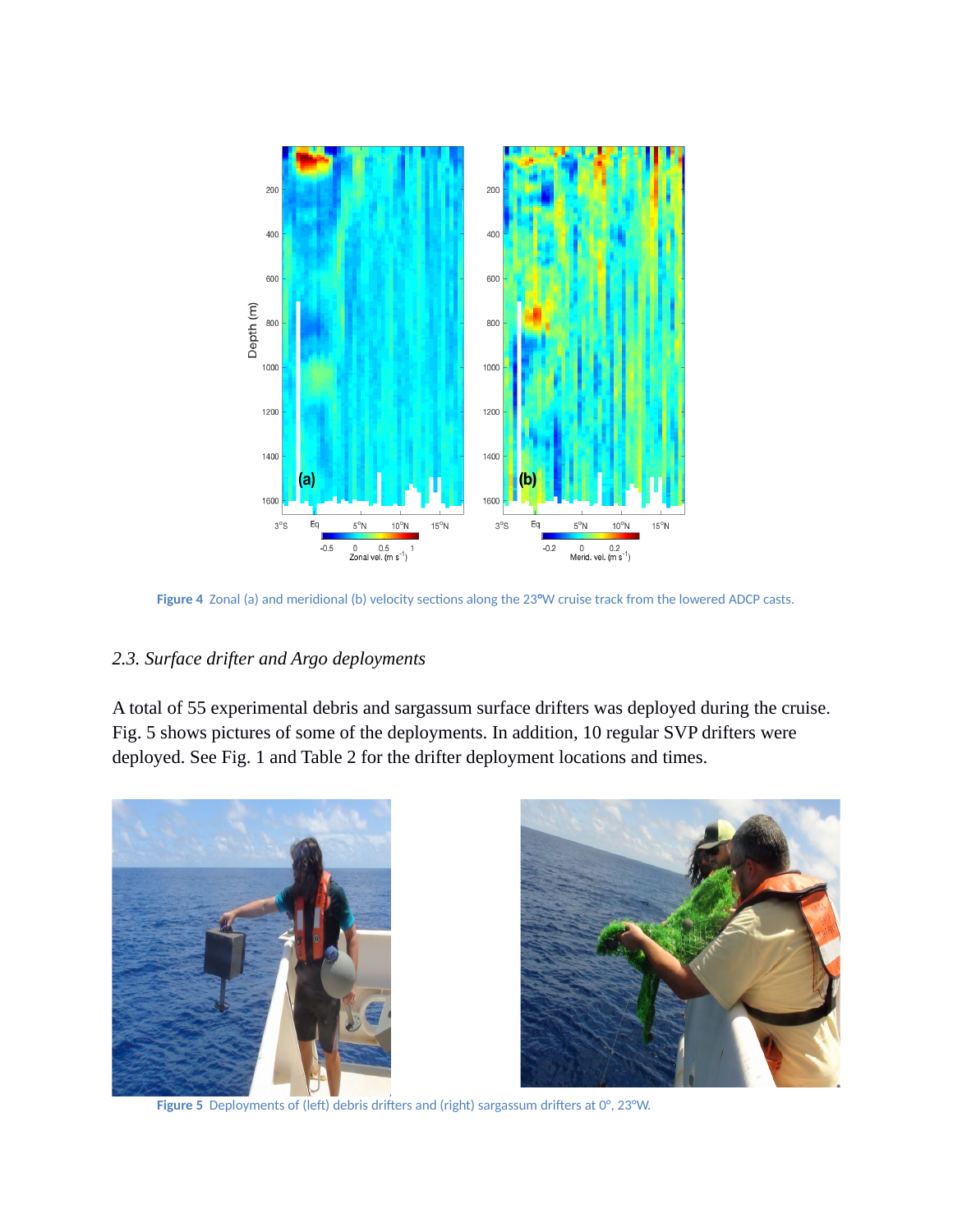**Table 2** Date (UTC), time (UTC), latitude, and longitude of drifter deployments.

| <b>Date</b>       |       | <b>Time Latitude</b>      | Longitude | <b>Description</b>                                                                                                                                    |
|-------------------|-------|---------------------------|-----------|-------------------------------------------------------------------------------------------------------------------------------------------------------|
| Mar 11            |       | 12:00 23°31'N             | 61°44'W   | Experimental batch #1:<br>4 medium spheres<br>1 large spheres<br>3 cubes<br>2 squares<br>3 sargassum                                                  |
| Mar 14            |       | 20:00 21°8'N              | 45°27'W   | 1 drogued SVP, 1 undrogued SVP<br>Experimental batch #2:<br>4 medium spheres<br>1 large spheres<br>3 cubes<br>2 squares<br>3 sargassum                |
| Mar 20            |       | 14:20 20°19'N             | 23°07'W   | 1 drogued SVP, 1 undrogued SVP<br>Experimental batch #3:<br>4 medium spheres<br>2 cubes<br>2 squares<br>3 sargassum<br>1 drogued SVP, 1 undrogued SVP |
| Mar 28            | 12:30 | $00^{\circ}00^{\prime}$ N | 22°59'W   | Experimental batch #4:<br>3 medium spheres<br>2 cubes<br>2 squares<br>3 sargassum<br>1 drogued SVP, 1 undrogued SVP                                   |
| Mar 21            | 11:35 | 17°12'N                   | 22°53'W   | 2 SVP                                                                                                                                                 |
| Mar 24            | 08:15 | $10^{\circ}00^{\prime}N$  | 23°00'W   | 2 SVP                                                                                                                                                 |
| Mar 25            | 07:50 | $07^{\circ}00'$ N         | 23°00'W   | 2 SVP                                                                                                                                                 |
| Mar 29            | 15:30 | 03°01'S                   | 22°59'W   | 1 SVP                                                                                                                                                 |
| Mar 30            | 17:00 | 06°00'S                   | 19°24'W   | 1 SVP                                                                                                                                                 |
| Apr <sub>01</sub> | 10:35 | $11^{\circ}10'S$          | 13°07'W   | 1 SVP                                                                                                                                                 |
| Apr <sub>02</sub> | 01:15 | 13°00'S                   | 10°52'W   | 1 SVP                                                                                                                                                 |